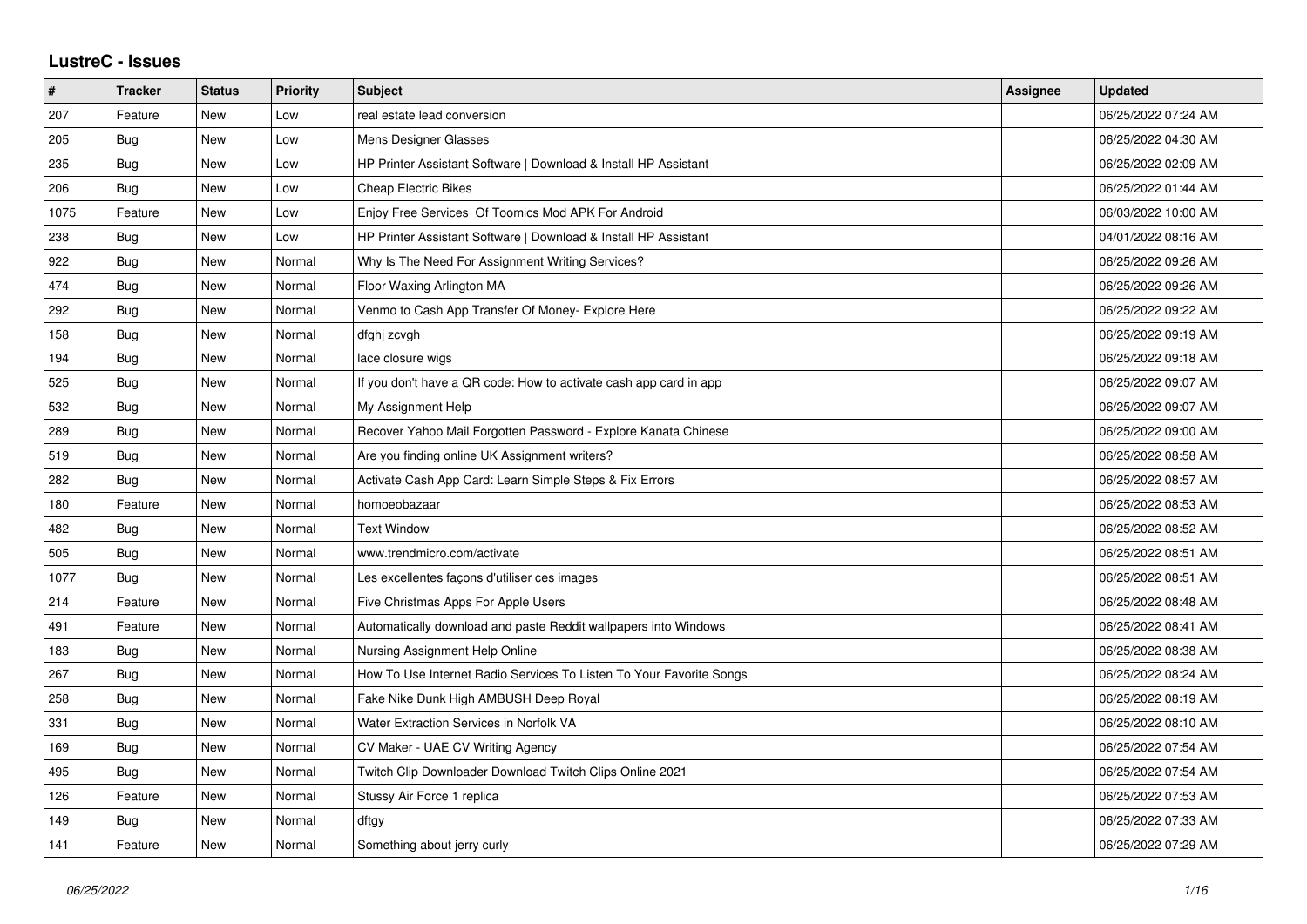| #    | <b>Tracker</b> | <b>Status</b> | <b>Priority</b> | Subject                                                                                                                                      | Assignee | <b>Updated</b>      |
|------|----------------|---------------|-----------------|----------------------------------------------------------------------------------------------------------------------------------------------|----------|---------------------|
| 336  | <b>Bug</b>     | New           | Normal          | Tile & Grout Cleaning Services in Norfolk VA                                                                                                 |          | 06/25/2022 07:26 AM |
| 487  | Bug            | New           | Normal          | Cheap Fake Dunks                                                                                                                             |          | 06/25/2022 07:24 AM |
| 1018 | Bug            | New           | Normal          | So erhalten Sie ein kostenloses Hörbuch                                                                                                      |          | 06/25/2022 07:23 AM |
| 114  | <b>Bug</b>     | New           | Normal          | <b>Medical Research Writing Services</b>                                                                                                     |          | 06/25/2022 07:20 AM |
| 651  | <b>Bug</b>     | New           | Normal          | Salmon Health Benefits                                                                                                                       |          | 06/25/2022 07:05 AM |
| 347  | <b>Bug</b>     | New           | Normal          | Eco/Green Cleaning Services in Chesapeake VA                                                                                                 |          | 06/25/2022 07:04 AM |
| 684  | <b>Bug</b>     | New           | Normal          | Difference between paper map and online map                                                                                                  |          | 06/25/2022 06:57 AM |
| 218  | <b>Bug</b>     | New           | Normal          | Popular Educational trends                                                                                                                   |          | 06/25/2022 06:56 AM |
| 480  | <b>Bug</b>     | New           | Normal          | Nur Online Shop                                                                                                                              |          | 06/25/2022 06:52 AM |
| 317  | Bug            | New           | Normal          | Eco/Green Cleaning Services in Virginia Beach VA                                                                                             |          | 06/25/2022 06:50 AM |
| 164  | <b>Bug</b>     | New           | Normal          | dfgbd                                                                                                                                        |          | 06/25/2022 06:49 AM |
| 496  | Bug            | New           | Normal          | What is Live NetTV?                                                                                                                          |          | 06/25/2022 06:36 AM |
| 190  | Bug            | New           | Normal          | All About Cash App Transfer Fail Problems                                                                                                    |          | 06/25/2022 06:35 AM |
| 595  | Bug            | New           | Normal          | RFM Online - une révolution dans la gestion de l'identité numérique                                                                          |          | 06/25/2022 06:29 AM |
| 567  | <b>Bug</b>     | New           | Normal          | Singapore assignment help                                                                                                                    |          | 06/25/2022 06:18 AM |
| 146  | <b>Bug</b>     | New           | Normal          | bayabais                                                                                                                                     |          | 06/25/2022 06:11 AM |
| 345  | <b>Bug</b>     | New           | Normal          | Stain Protection Services in Chesapeake VA                                                                                                   |          | 06/25/2022 06:03 AM |
| 726  | <b>Bug</b>     | New           | Normal          | Mobile Application Development Services                                                                                                      |          | 06/25/2022 06:02 AM |
| 697  | <b>Bug</b>     | New           | Normal          | How to Descargar Pura TV For Android                                                                                                         |          | 06/25/2022 06:01 AM |
| 157  | <b>Bug</b>     | New           | Normal          | Forget cash app pin                                                                                                                          |          | 06/25/2022 05:26 AM |
| 514  | <b>Bug</b>     | New           | Normal          | Trans-Caribbean                                                                                                                              |          | 06/25/2022 05:22 AM |
| 133  | <b>Bug</b>     | New           | Normal          | craftlabs                                                                                                                                    |          | 06/25/2022 05:21 AM |
| 820  | Bug            | New           | Normal          | Metal Slug Apk para Android                                                                                                                  |          | 06/25/2022 05:15 AM |
| 255  | Feature        | New           | Normal          | best doctor for psoriasis                                                                                                                    |          | 06/25/2022 05:07 AM |
| 234  | Bug            | New           | Normal          | My Personal Experience With the College Writing Services                                                                                     |          | 06/25/2022 04:59 AM |
| 769  | Bug            | New           | Normal          | check my cash app                                                                                                                            |          | 06/25/2022 04:55 AM |
| 696  | <b>Bug</b>     | New           | Normal          | How to Install the TuMangaOnline App                                                                                                         |          | 06/25/2022 04:51 AM |
| 278  | Bug            | New           | Normal          | Cash App Help & Solutions - Here You Will Get Better Assistance                                                                              |          | 06/25/2022 04:43 AM |
| 533  | <b>Bug</b>     | New           | Normal          | How to complete the homework assignments in economics in the easiest way?                                                                    |          | 06/25/2022 04:41 AM |
| 529  | <b>Bug</b>     | New           | Normal          | Thop TV APK - Free Download for Android                                                                                                      |          | 06/25/2022 04:37 AM |
| 76   | Bug            | New           | Normal          | Import error: Load error: imported node real to int declared in a regular Lustre file. File "include/conv.lusi", line 1,<br>characters 0-64: |          | 06/25/2022 04:29 AM |
| 333  | <b>Bug</b>     | New           | Normal          | Mold Removal Services in Norfolk VA                                                                                                          |          | 06/25/2022 04:25 AM |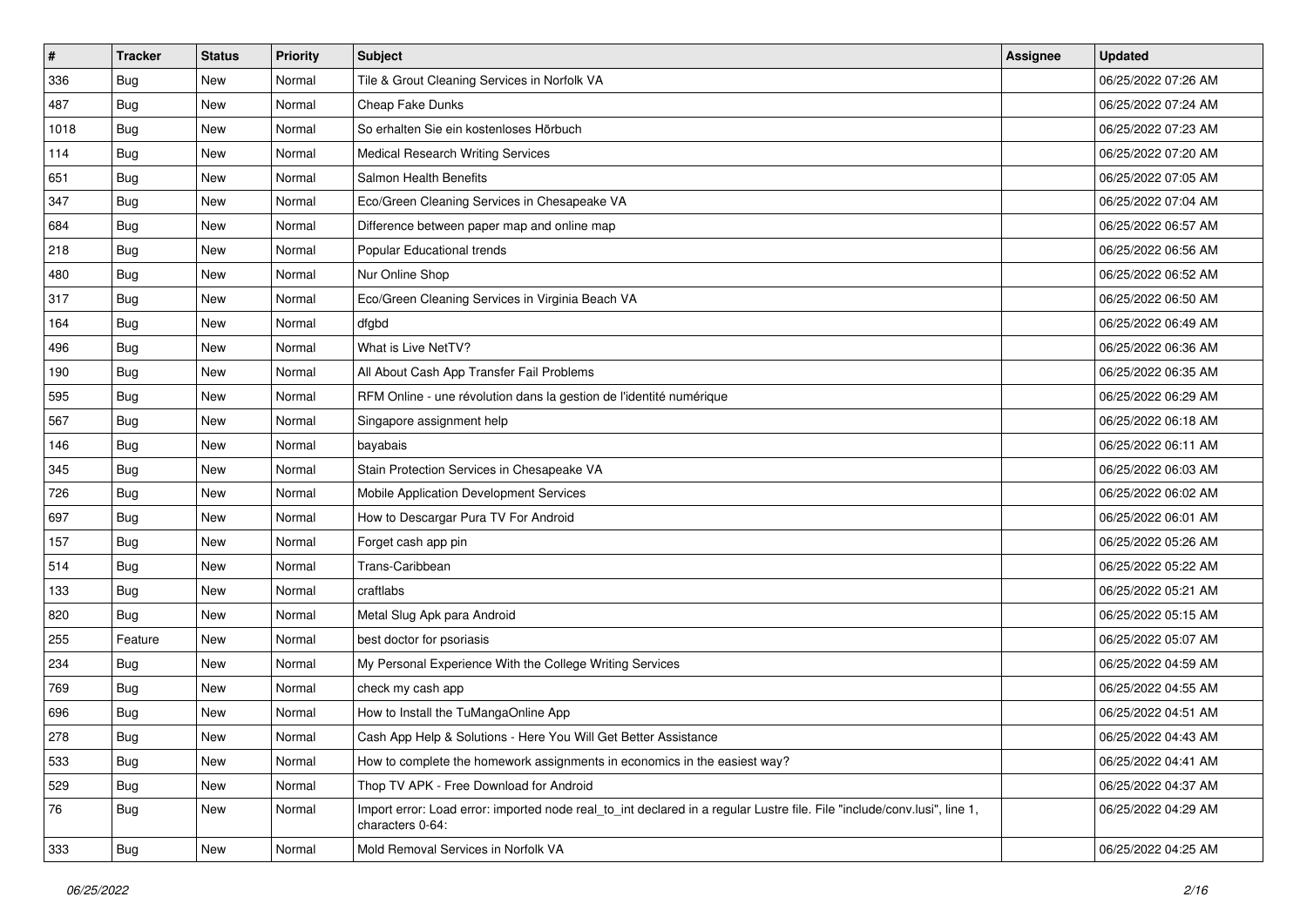| $\sharp$ | <b>Tracker</b> | <b>Status</b> | <b>Priority</b> | Subject                                                                          | Assignee | <b>Updated</b>      |
|----------|----------------|---------------|-----------------|----------------------------------------------------------------------------------|----------|---------------------|
| 645      | <b>Bug</b>     | New           | Normal          | thong tin chinh xac nhat hom nay                                                 |          | 06/25/2022 04:16 AM |
| 647      | Feature        | New           | Normal          | <b>Cranberry Health Benefits</b>                                                 |          | 06/25/2022 04:15 AM |
| 506      | Bug            | New           | Normal          | www.trendmicro.com/activate                                                      |          | 06/25/2022 04:04 AM |
| 504      | <b>Bug</b>     | New           | Normal          | A beginner should always look for online Java assignment help!                   |          | 06/25/2022 03:56 AM |
| 499      | Feature        | New           | Normal          | Discover The Premium Features Of Spotify Mod Apk                                 |          | 06/25/2022 03:54 AM |
| 380      | <b>Bug</b>     | New           | Normal          | Moving Services in McLean VA                                                     |          | 06/25/2022 03:44 AM |
| 248      | Bug            | New           | Normal          | Mobile ringtones and attractiveness ringtones                                    |          | 06/25/2022 03:31 AM |
| 789      | <b>Bug</b>     | New           | Normal          | Full version                                                                     |          | 06/25/2022 03:28 AM |
| 494      | Bug            | New           | Normal          | <b>Buy Discussion Post</b>                                                       |          | 06/25/2022 03:19 AM |
| 490      | Bug            | New           | Normal          | Unlock cash app account by getting quick solutions from the technical executives |          | 06/25/2022 03:16 AM |
| 515      | <b>Bug</b>     | New           | Normal          | Fragment Nike Dunk High Tokyo Fake                                               |          | 06/25/2022 03:13 AM |
| 488      | <b>Bug</b>     | New           | Normal          | Quick solution to solve cash app dispute by the technical team                   |          | 06/25/2022 03:08 AM |
| 605      | Feature        | New           | Normal          | What will the future of logo design be like?                                     |          | 06/25/2022 03:02 AM |
| 280      | <b>Bug</b>     | New           | Normal          | Pacific Web Design                                                               |          | 06/25/2022 02:56 AM |
| 315      | Bug            | New           | Normal          | Dissertation help UK                                                             |          | 06/25/2022 02:51 AM |
| 680      | Feature        | New           | Normal          | Word Jewels 2                                                                    |          | 06/25/2022 02:46 AM |
| 478      | Feature        | New           | Normal          | Is it safe to install third-party WhatsApp GB?                                   |          | 06/25/2022 02:38 AM |
| 201      | Bug            | New           | Normal          | closure wig                                                                      |          | 06/25/2022 02:31 AM |
| 784      | Bug            | New           | Normal          | How To Add Money On Cash App Card And Check The Funds?                           |          | 06/25/2022 02:10 AM |
| 773      | <b>Bug</b>     | New           | Normal          | Spades - Play online free                                                        |          | 06/25/2022 02:00 AM |
| 113      | <b>Bug</b>     | New           | Normal          | ufc 254 live                                                                     |          | 06/25/2022 01:50 AM |
| 690      | Bug            | New           | Normal          | campervan hire                                                                   |          | 06/25/2022 01:32 AM |
| 520      | Bug            | New           | Normal          | What Is The Major Role Of Cash.app/Help and Support Page?                        |          | 06/25/2022 01:27 AM |
| 781      | <b>Bug</b>     | New           | Normal          | Free Whatsapp Group to Join                                                      |          | 06/25/2022 01:25 AM |
| 687      | Bug            | New           | Normal          | How to use twitch.tv/activate?                                                   |          | 06/25/2022 01:11 AM |
| 627      | Bug            | New           | Normal          | <b>HELO</b>                                                                      |          | 06/25/2022 01:05 AM |
| 119      | <b>Bug</b>     | New           | Normal          | klhjigyu                                                                         |          | 06/25/2022 12:59 AM |
| 794      | Feature        | New           | Normal          | Safe place to buy fifa coins                                                     |          | 06/25/2022 12:53 AM |
| 637      | Feature        | New           | Normal          | Why do the Outlook rules not work in my account?                                 |          | 06/25/2022 12:51 AM |
| 129      | <b>Bug</b>     | New           | Normal          | xcvgbgh                                                                          |          | 06/25/2022 12:48 AM |
| 197      | Bug            | New           | Normal          | SBL JABORANDI PLUS HAIR OIL - COMPLETE SCALP CARE (100ML)                        |          | 06/25/2022 12:43 AM |
| 344      | <b>Bug</b>     | New           | Normal          | Odor Removal Services in Chesapeake VA                                           |          | 06/25/2022 12:42 AM |
| 139      | <b>Bug</b>     | New           | Normal          | relseo                                                                           |          | 06/25/2022 12:40 AM |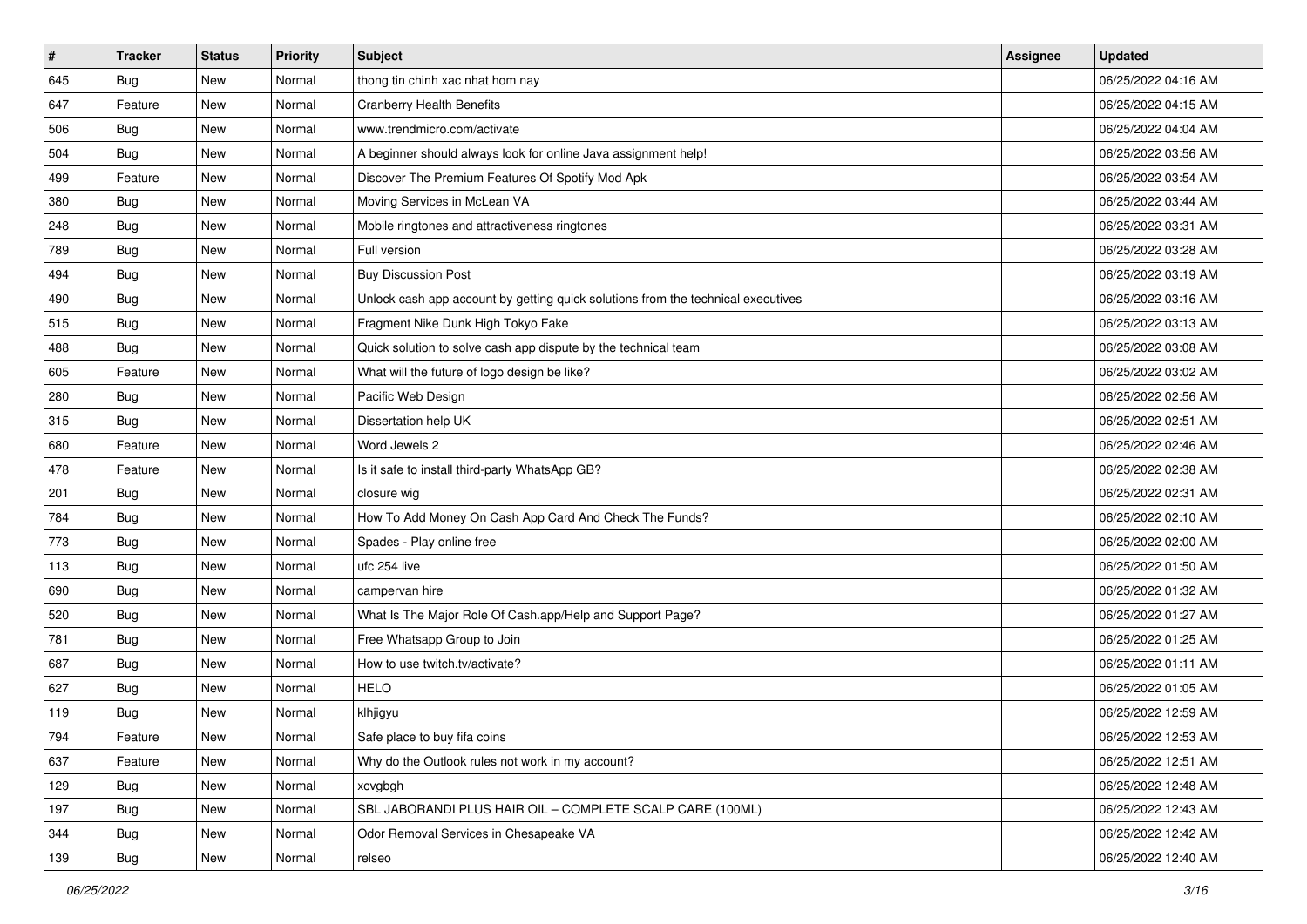| #   | <b>Tracker</b> | <b>Status</b> | <b>Priority</b> | <b>Subject</b>                                                                                               | Assignee | <b>Updated</b>      |
|-----|----------------|---------------|-----------------|--------------------------------------------------------------------------------------------------------------|----------|---------------------|
| 502 | <b>Bug</b>     | New           | Normal          | Les instructions pour définir des sonneries pour iPhone sont simples et faciles à suivre                     |          | 06/25/2022 12:35 AM |
| 246 | Bug            | New           | Normal          | The Beast App                                                                                                |          | 06/25/2022 12:34 AM |
| 802 | <b>Bug</b>     | New           | Normal          | Who Is an ETL Engineer                                                                                       |          | 06/25/2022 12:34 AM |
| 170 | Feature        | New           | Normal          | top mba colleges in bangalore                                                                                |          | 06/25/2022 12:33 AM |
| 182 | <b>Bug</b>     | New           | Normal          | <b>Healthcare Custom Writing Services</b>                                                                    |          | 06/25/2022 12:31 AM |
| 611 | Feature        | New           | Normal          | Buy All Modafinil & Armodafinil Tablets @Buy Modafinil US                                                    |          | 06/25/2022 12:31 AM |
| 261 | <b>Bug</b>     | New           | Normal          | Ringtone Downloads - Easy Ways Come Up With Your Own Ringtones                                               |          | 06/25/2022 12:30 AM |
| 151 | Feature        | New           | Normal          | Law Essay Writing Service - Assignments Planet                                                               |          | 06/25/2022 12:29 AM |
| 123 | Bug            | New           | Normal          | https://www.reddit.com/r/NRLgrandfinal2020/                                                                  |          | 06/25/2022 12:24 AM |
| 240 | Feature        | New           | Normal          | Juego interesante de Dragon Ball Legends MOD APK                                                             |          | 06/25/2022 12:21 AM |
| 211 | Bug            | New           | Normal          | Problem in Cash App rebate? Call Cash App customer service number for help.                                  |          | 06/25/2022 12:13 AM |
| 489 | Bug            | New           | Normal          | Get cash app refund instantly if sent to the wrong person                                                    |          | 06/25/2022 12:09 AM |
| 143 | Bug            | New           | Normal          | Bob lace front wigs                                                                                          |          | 06/25/2022 12:07 AM |
| 666 | <b>Bug</b>     | New           | Normal          | 470+ pages à colorier de Noël                                                                                |          | 06/24/2022 11:42 PM |
| 809 | Bug            | New           | Normal          | Smash Karts - immerse yourself in the exciting race                                                          |          | 06/24/2022 11:37 PM |
| 128 | Bug            | New           | Normal          | dfgbd                                                                                                        |          | 06/24/2022 11:28 PM |
| 565 | <b>Bug</b>     | New           | Normal          | How To Install RepelisPlus On Your Android Phone?                                                            |          | 06/24/2022 11:27 PM |
| 610 | Feature        | New           | Normal          | CheapestMedsShop 100% Safe Medicines Online in USA UK & AUS.                                                 |          | 06/24/2022 11:23 PM |
| 801 | <b>Bug</b>     | New           | Normal          | Who Is an ETL Engineer                                                                                       |          | 06/24/2022 11:18 PM |
| 175 | Feature        | New           | Normal          | All About Cash App Transfer Fail Problems                                                                    |          | 06/24/2022 10:57 PM |
| 210 | <b>Bug</b>     | New           | Normal          | Issue with check symbol in Cash App? Dial assist number with calling Cash App customer service phone number. |          | 06/24/2022 10:52 PM |
| 316 | Bug            | New           | Normal          | Finden Sie den besten Klingelton für Ihr Telefon                                                             |          | 06/24/2022 10:28 PM |
| 219 | Bug            | New           | Normal          | Free Ringtones for Cell Phones.                                                                              |          | 06/24/2022 10:17 PM |
| 284 | <b>Bug</b>     | New           | Normal          | All About Cash App Transfer Fail Problems                                                                    |          | 06/24/2022 10:09 PM |
| 649 | Feature        | New           | Normal          | Pear Health Benefits                                                                                         |          | 06/24/2022 09:49 PM |
| 247 | Bug            | New           | Normal          | best 4 Channel Amp                                                                                           |          | 06/24/2022 09:44 PM |
| 721 | Bug            | New           | Normal          | Cómo instalar un Mod Apk                                                                                     |          | 06/24/2022 09:39 PM |
| 181 | <b>Bug</b>     | New           | Normal          | <b>Healthcare Custom Writing Services</b>                                                                    |          | 06/24/2022 09:38 PM |
| 541 | Bug            | New           | Normal          | How to fix the cash app payment failed errors?                                                               |          | 06/24/2022 09:04 PM |
| 168 | <b>Bug</b>     | New           | Normal          | UFC 256 Live Stream Online                                                                                   |          | 06/24/2022 08:59 PM |
| 589 | <b>Bug</b>     | New           | Normal          | How can I get the cash app phone number of customer support?                                                 |          | 06/24/2022 08:57 PM |
| 568 | <b>Bug</b>     | New           | Normal          | Instale a versão mais recente do YouTube Premium                                                             |          | 06/24/2022 08:51 PM |
| 237 | Feature        | New           | Normal          | HP Printer Assistant Software   Download & Install HP Assistant                                              |          | 06/24/2022 08:40 PM |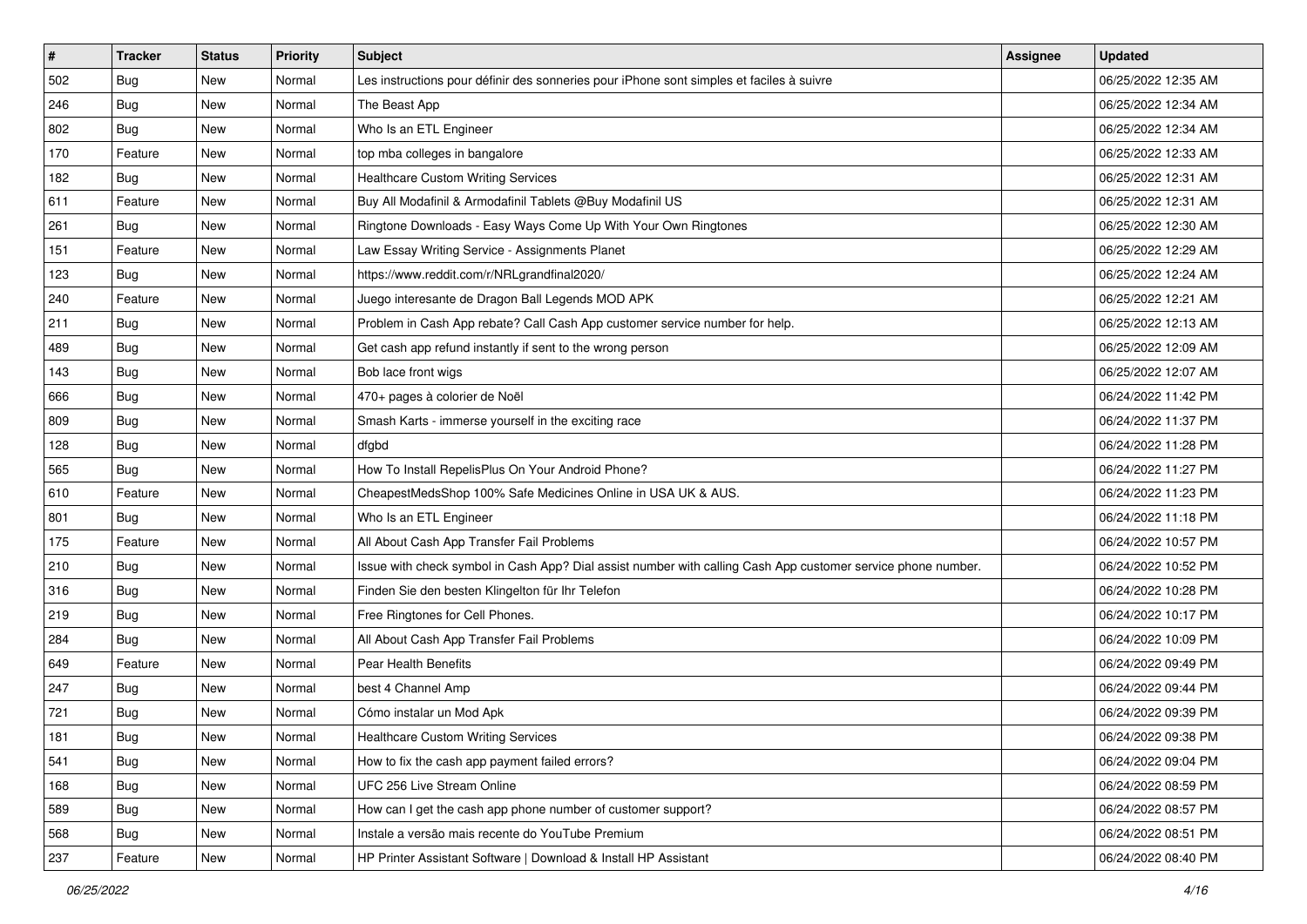| #   | <b>Tracker</b> | <b>Status</b> | <b>Priority</b> | <b>Subject</b>                                                                                                                                                                                                                                                        | Assignee | <b>Updated</b>      |
|-----|----------------|---------------|-----------------|-----------------------------------------------------------------------------------------------------------------------------------------------------------------------------------------------------------------------------------------------------------------------|----------|---------------------|
| 623 | <b>Bug</b>     | New           | Normal          | Listen to online radio stations for mobile phones                                                                                                                                                                                                                     |          | 06/24/2022 08:21 PM |
| 640 | Bug            | New           | Normal          | play game with me                                                                                                                                                                                                                                                     |          | 06/24/2022 08:20 PM |
| 537 | <b>Bug</b>     | New           | Normal          | Get tech assistance with customer support on ATT Yahoo email login issue.                                                                                                                                                                                             |          | 06/24/2022 08:07 PM |
| 664 | <b>Bug</b>     | New           | Normal          | Tea TV Apk Download - The Best Way to Watch Movies Offline                                                                                                                                                                                                            |          | 06/24/2022 08:01 PM |
| 629 | <b>Bug</b>     | New           | Normal          | How Can I Load Cash App Card at Walmart straight away?                                                                                                                                                                                                                |          | 06/24/2022 07:55 PM |
| 189 | <b>Bug</b>     | New           | Normal          | <b>College Biology Writing Services</b>                                                                                                                                                                                                                               |          | 06/24/2022 07:52 PM |
| 228 | Bug            | New           | Normal          | Why Does Cash App Transaction Failed? - Here Is the Answer                                                                                                                                                                                                            |          | 06/24/2022 07:49 PM |
| 497 | Bug            | <b>New</b>    | Normal          | Fake Nike Dunk Low Off-White Lot 50                                                                                                                                                                                                                                   |          | 06/24/2022 07:45 PM |
| 508 | Bug            | New           | Normal          | hire a professional dissertation help                                                                                                                                                                                                                                 |          | 06/24/2022 07:21 PM |
| 719 | Bug            | New           | Normal          | How Do I Send \$5000 Through Cash App Account With Ease?                                                                                                                                                                                                              |          | 06/24/2022 07:15 PM |
| 622 | Bug            | New           | Normal          | CheapestMedsShop   100% Safe Medicines Online in UK & AUS.                                                                                                                                                                                                            |          | 06/24/2022 07:10 PM |
| 549 | <b>Bug</b>     | New           | Normal          | Radio Luisteren                                                                                                                                                                                                                                                       |          | 06/24/2022 07:01 PM |
| 75  | Bug            | New           | Normal          | exception File "checks/algebraicLoop.ml", line 368, characters 16-22: Assertion failed                                                                                                                                                                                |          | 06/24/2022 06:55 PM |
| 555 | <b>Bug</b>     | New           | Normal          | web design development in hyderabad                                                                                                                                                                                                                                   |          | 06/24/2022 06:49 PM |
| 150 | <b>Bug</b>     | New           | Normal          | dfgh                                                                                                                                                                                                                                                                  |          | 06/24/2022 06:46 PM |
| 522 | Feature        | New           | Normal          | Can You Check App Limits, If Cash app won't let me send money?                                                                                                                                                                                                        |          | 06/24/2022 06:33 PM |
| 574 | <b>Bug</b>     | New           | Normal          | How to fix the Epson printer offline issue due to a wired connection?                                                                                                                                                                                                 |          | 06/24/2022 06:23 PM |
| 604 | <b>Bug</b>     | New           | Normal          | Idle Game Online                                                                                                                                                                                                                                                      |          | 06/24/2022 06:16 PM |
| 473 | <b>Bug</b>     | New           | Normal          | Floor Stripping Arlington MA                                                                                                                                                                                                                                          |          | 06/24/2022 06:14 PM |
| 257 | <b>Bug</b>     | New           | Normal          | Best latte machines                                                                                                                                                                                                                                                   |          | 06/24/2022 06:11 PM |
| 788 | <b>Bug</b>     | New           | Normal          | Intro Maker Mod APK                                                                                                                                                                                                                                                   |          | 06/24/2022 06:06 PM |
| 470 | <b>Bug</b>     | New           | Normal          | Commercial Floor Cleaning Westchester MA                                                                                                                                                                                                                              |          | 06/24/2022 06:00 PM |
| 461 | Bug            | New           | Normal          | Germs Removal Medford MA                                                                                                                                                                                                                                              |          | 06/24/2022 05:59 PM |
| 547 | <b>Bug</b>     | New           | Normal          | Get rid of the issue of cash app down by calling experts.                                                                                                                                                                                                             |          | 06/24/2022 05:42 PM |
| 764 | <b>Bug</b>     | New           | Normal          | What is available to see what I can watch HBO Max?                                                                                                                                                                                                                    |          | 06/24/2022 05:42 PM |
| 593 | Bug            | <b>New</b>    | Normal          | Eiffel Spark Ultimate C2 SN series is a fully synthetic range of advanced performance engine oils blended in high<br>performance fully synthetic (PAO - polyalphaolefin) basestocks fortified with advanced technology additive system,<br>specifically formulated to |          | 06/24/2022 05:38 PM |
| 244 | Bug            | New           | Normal          | Quels sont les avantages des stations de radio en ligne.                                                                                                                                                                                                              |          | 06/24/2022 05:37 PM |
| 577 | <b>Bug</b>     | New           | Normal          | Follow these easy steps to make Admiral Casino Login                                                                                                                                                                                                                  |          | 06/24/2022 05:34 PM |
| 603 | <b>Bug</b>     | New           | Normal          | Premiere gratuito da lista de IPTV                                                                                                                                                                                                                                    |          | 06/24/2022 05:30 PM |
| 466 | Bug            | New           | Normal          | Floor Stripping Westchester MA                                                                                                                                                                                                                                        |          | 06/24/2022 05:26 PM |
| 193 | <b>Bug</b>     | New           | Normal          | 18% Discount on Homeopathic medicines                                                                                                                                                                                                                                 |          | 06/24/2022 05:20 PM |
| 662 | <b>Bug</b>     | New           | Normal          | Oreo TV Download - The Easiest Way to Watch Live TV                                                                                                                                                                                                                   |          | 06/24/2022 05:18 PM |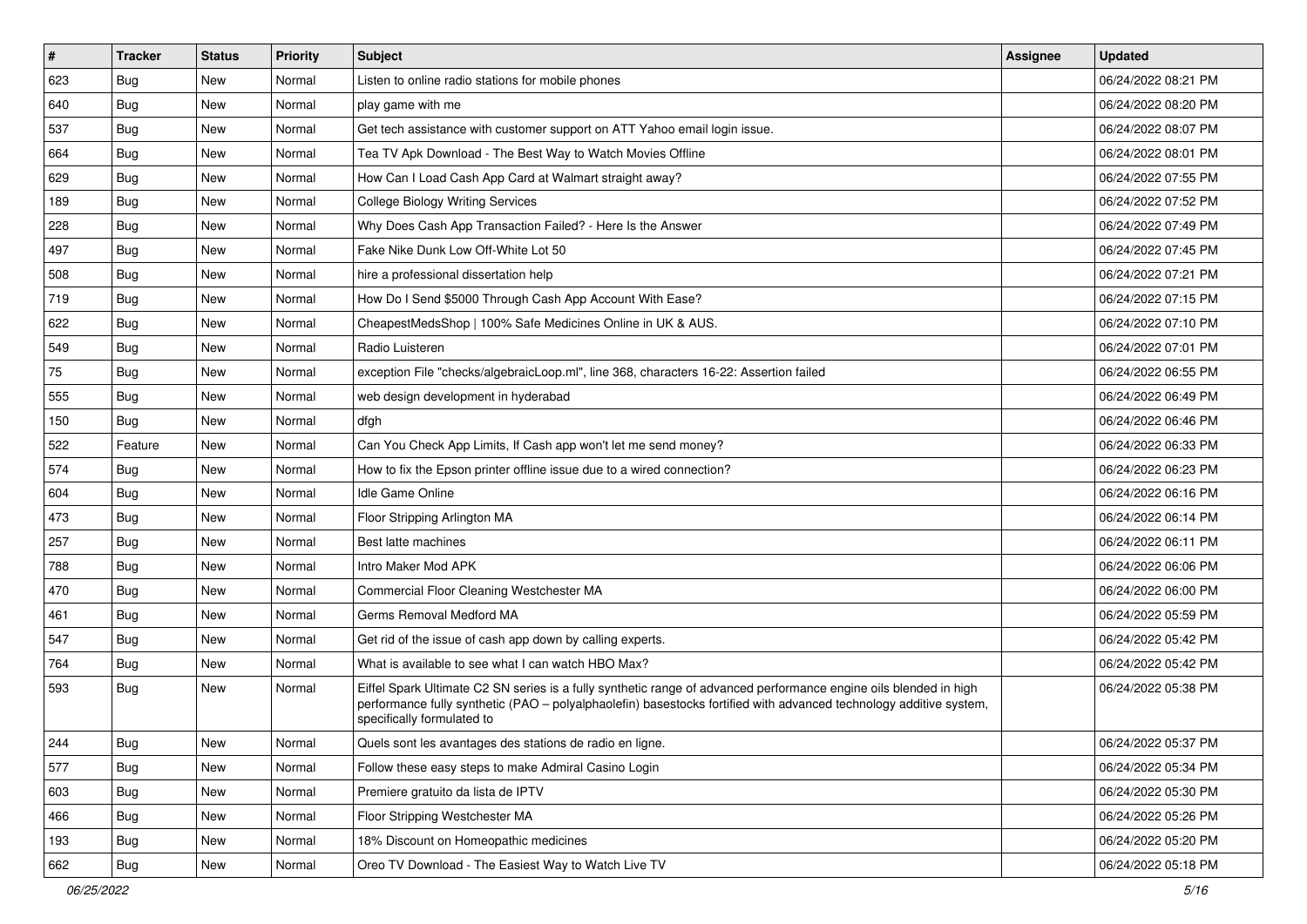| #   | <b>Tracker</b> | <b>Status</b> | <b>Priority</b> | Subject                                                                          | Assignee | <b>Updated</b>      |
|-----|----------------|---------------|-----------------|----------------------------------------------------------------------------------|----------|---------------------|
| 581 | <b>Bug</b>     | New           | Normal          | E-Learning Course Help                                                           |          | 06/24/2022 05:18 PM |
| 597 | Bug            | New           | Normal          | Universo s / f Download                                                          |          | 06/24/2022 05:18 PM |
| 617 | <b>Bug</b>     | New           | Normal          | Buy Vidalista Tablets (Tadalafil) at [\$25 OFF + Free Shipping] Vidalistatablets |          | 06/24/2022 05:14 PM |
| 543 | Feature        | New           | Normal          | Get tech assistance with customer support on ATT Yahoo email login issue.        |          | 06/24/2022 05:08 PM |
| 642 | Bug            | New           | Normal          | thong tin thoi tiet ngay hom nay                                                 |          | 06/24/2022 04:48 PM |
| 799 | Bug            | New           | Normal          | Who Is an ETL Engineer                                                           |          | 06/24/2022 04:30 PM |
| 712 | <b>Bug</b>     | New           | Normal          | <b>Tips and Tricks</b>                                                           |          | 06/24/2022 04:19 PM |
| 142 | Feature        | New           | Normal          | About ashimary hair                                                              |          | 06/24/2022 04:10 PM |
| 616 | <b>Bug</b>     | New           | Normal          | Buy Anavar Tablets   Anavar For Sale in USA, UK & Australia                      |          | 06/24/2022 03:52 PM |
| 115 | Bug            | New           | Normal          | NFL LIVE STREAM                                                                  |          | 06/24/2022 03:52 PM |
| 658 | <b>Bug</b>     | New           | Normal          | Watermelon Nutrition Facts And Health Benefits                                   |          | 06/24/2022 03:36 PM |
| 701 | Bug            | New           | Normal          | Why Law Essay Helper UK is Necessary?                                            |          | 06/24/2022 03:17 PM |
| 767 | <b>Bug</b>     | New           | Normal          | apkmod                                                                           |          | 06/24/2022 03:02 PM |
| 639 | Bug            | New           | Normal          | thong tin chinh xac                                                              |          | 06/24/2022 02:43 PM |
| 527 | Feature        | New           | Normal          | My Teachers                                                                      |          | 06/24/2022 02:41 PM |
| 517 | <b>Bug</b>     | New           | Normal          | Proficient tips to take help of cash app support professionals:                  |          | 06/24/2022 02:37 PM |
| 475 | <b>Bug</b>     | New           | Normal          | Floor Cleaning Arlington MA                                                      |          | 06/24/2022 02:37 PM |
| 573 | <b>Bug</b>     | New           | Normal          | Experimente lo mejor en la aplicación Apk de juegos gratis                       |          | 06/24/2022 02:32 PM |
| 132 | <b>Bug</b>     | New           | Normal          | concrete-everything                                                              |          | 06/24/2022 02:24 PM |
| 771 | <b>Bug</b>     | New           | Normal          | united airlines baggage policy                                                   |          | 06/24/2022 02:22 PM |
| 644 | <b>Bug</b>     | New           | Normal          | <b>TeaTV App Review</b>                                                          |          | 06/24/2022 02:20 PM |
| 200 | <b>Bug</b>     | New           | Normal          | uiopi[o                                                                          |          | 06/24/2022 02:10 PM |
| 516 | <b>Bug</b>     | New           | Normal          | Does Cash App Help To Get Cash App Refund Without Any Interruption?              |          | 06/24/2022 01:56 PM |
| 492 | <b>Bug</b>     | New           | Normal          | HD Streamz MOD APK v3.5.5 (Keine Werbung)                                        |          | 06/24/2022 01:56 PM |
| 503 | <b>Bug</b>     | New           | Normal          | Youtube Premium Apk free download for Android                                    |          | 06/24/2022 01:56 PM |
| 628 | <b>Bug</b>     | New           | Normal          | CV reviewing services!                                                           |          | 06/24/2022 01:53 PM |
| 657 | <b>Bug</b>     | New           | Normal          | <b>Coconut Nutrition Facts And Health Benefits</b>                               |          | 06/24/2022 01:49 PM |
| 140 | Bug            | New           | Normal          | sugarbalanceusa                                                                  |          | 06/24/2022 01:40 PM |
| 507 | <b>Bug</b>     | New           | Normal          | central.bitdefender.com                                                          |          | 06/24/2022 01:37 PM |
| 782 | <b>Bug</b>     | New           | Normal          | Comment faire une sonnerie téléphonique                                          |          | 06/24/2022 01:32 PM |
| 724 | <b>Bug</b>     | New           | Normal          | Dial Chime Customer support number for a quick response                          |          | 06/24/2022 01:30 PM |
| 714 | <b>Bug</b>     | New           | Normal          | Cuevana 3 Premium - Enjoy Your Favorite Movies and TV Shows on Your Smart TV     |          | 06/24/2022 01:19 PM |
| 665 | Feature        | New           | Normal          | Look for a dedicated help with finance assignment                                |          | 06/24/2022 12:47 PM |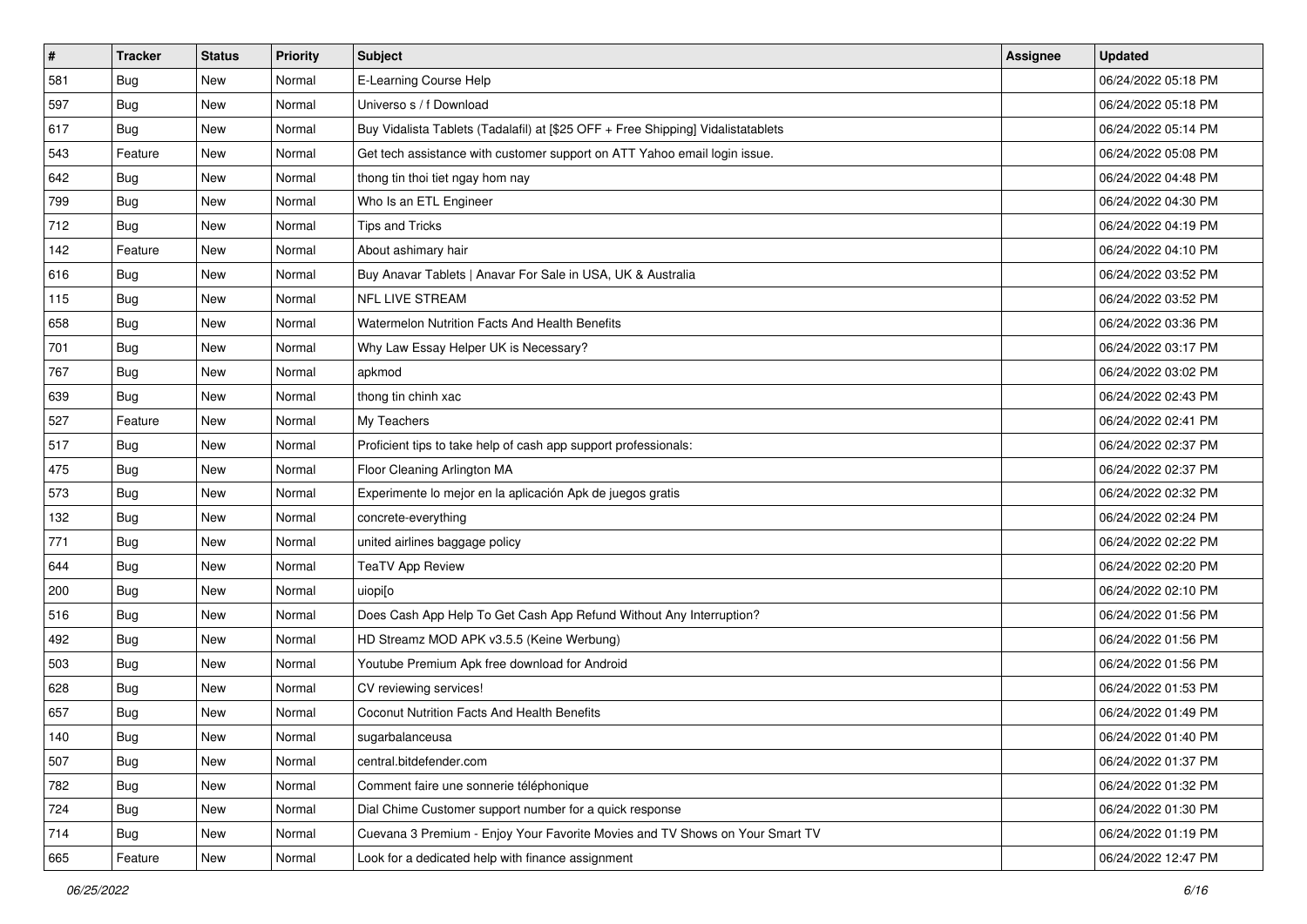| $\vert$ # | <b>Tracker</b> | <b>Status</b> | <b>Priority</b> | Subject                                                                                | Assignee | <b>Updated</b>      |
|-----------|----------------|---------------|-----------------|----------------------------------------------------------------------------------------|----------|---------------------|
| 116       | <b>Bug</b>     | New           | Normal          | aertaeyg                                                                               |          | 06/24/2022 12:43 PM |
| 481       | <b>Bug</b>     | New           | Normal          | Nur Online Shop                                                                        |          | 06/24/2022 12:42 PM |
| 772       | <b>Bug</b>     | New           | Normal          | united airlines baggage policy                                                         |          | 06/24/2022 12:30 PM |
| 717       | <b>Bug</b>     | New           | Normal          | Disney Plus Apk - Watch Movies and TV Shows on Your Device                             |          | 06/24/2022 12:00 PM |
| 592       | Bug            | New           | Normal          | Deezer Premium APK - Baixe músicas de qualquer lugar do mundo de graça                 |          | 06/24/2022 12:00 PM |
| 136       | Bug            | New           | Normal          | snappow                                                                                |          | 06/24/2022 11:40 AM |
| 561       | Bug            | New           | Normal          | Enjoy the Full YouTube Premium Experience With YouTube Premium Membership              |          | 06/24/2022 11:10 AM |
| 260       | Bug            | New           | Normal          | Web Design Services Near Me                                                            |          | 06/24/2022 10:54 AM |
| 599       | Bug            | New           | Normal          | Do you know how to delete cash app account from your computer?                         |          | 06/24/2022 10:42 AM |
| 209       | Bug            | New           | Normal          | Neglect to access old Cash App account considering message notice issue? Contact help. |          | 06/24/2022 10:27 AM |
| 1102      | Bug            | New           | Normal          | Charlottesville Travel Guide?                                                          |          | 06/24/2022 10:10 AM |
| 557       | Feature        | New           | Normal          | <b>Business Law Assignment Help</b>                                                    |          | 06/24/2022 10:05 AM |
| 285       | Bug            | New           | Normal          | Have you ever written an essay?                                                        |          | 06/24/2022 09:38 AM |
| 774       | Bug            | New           | Normal          | Follow proper initiatives                                                              |          | 06/24/2022 09:27 AM |
| 512       | Bug            | New           | Normal          | The Importance Of Using Custom Writing Services                                        |          | 06/24/2022 09:26 AM |
| 621       | Bug            | New           | Normal          | Buy All Modafinil & Armodafinil Tablets @Buy Modafinil US                              |          | 06/24/2022 09:26 AM |
| 612       | Bug            | New           | Normal          | Luxury Slingshot Rental                                                                |          | 06/24/2022 09:09 AM |
| 1125      | Bug            | New           | Normal          | What is Wordscapes?                                                                    |          | 06/24/2022 09:05 AM |
| 161       | <b>Bug</b>     | New           | Normal          | dfdrtyuio                                                                              |          | 06/24/2022 08:54 AM |
| 677       | <b>Bug</b>     | New           | Normal          | Logo Design Services Near Me                                                           |          | 06/24/2022 08:52 AM |
| 661       | Bug            | New           | Normal          | Turbo VPN MOD APK Download                                                             |          | 06/24/2022 08:51 AM |
| 586       | Bug            | New           | Normal          | Best Modifications For Your Mobile Phone                                               |          | 06/24/2022 08:48 AM |
| 265       | Bug            | New           | Normal          | 3 Faq's On Downloading To Your Apple Ipod                                              |          | 06/24/2022 08:41 AM |
| 554       | <b>Bug</b>     | New           | Normal          | XvideoStudio Video Editor APK Free Download on TechToDown                              |          | 06/24/2022 08:26 AM |
| 217       | Bug            | New           | Normal          | How this service matter most?                                                          |          | 06/24/2022 08:22 AM |
| 352       | Bug            | New           | Normal          | Tile & Grout Cleaning Services in Chesapeake VA                                        |          | 06/24/2022 08:14 AM |
| 659       | <b>Bug</b>     | New           | Normal          | Olive Oil Properties And Health Benefits                                               |          | 06/24/2022 08:09 AM |
| 650       | <b>Bug</b>     | New           | Normal          | <b>Cherries Health Benefits</b>                                                        |          | 06/24/2022 08:07 AM |
| 202       | <b>Bug</b>     | New           | Normal          | blonde wig                                                                             |          | 06/24/2022 08:01 AM |
| 618       | <b>Bug</b>     | New           | Normal          | Buy Steroids Online with OurMedicnes.com   Best Quality Steroids                       |          | 06/24/2022 07:52 AM |
| 762       | Bug            | New           | Normal          | How To Add Money To A Cash App Card If Struggling With Low Amount?                     |          | 06/24/2022 07:48 AM |
| 736       | <b>Bug</b>     | New           | Normal          | I Want to Edit in My Website (transfer-factor.net) Unfortunately, Unable to Edit It    |          | 06/24/2022 07:32 AM |
| 777       | <b>Bug</b>     | New           | Normal          | Obtain driving instructions using Google Maps.                                         |          | 06/24/2022 07:31 AM |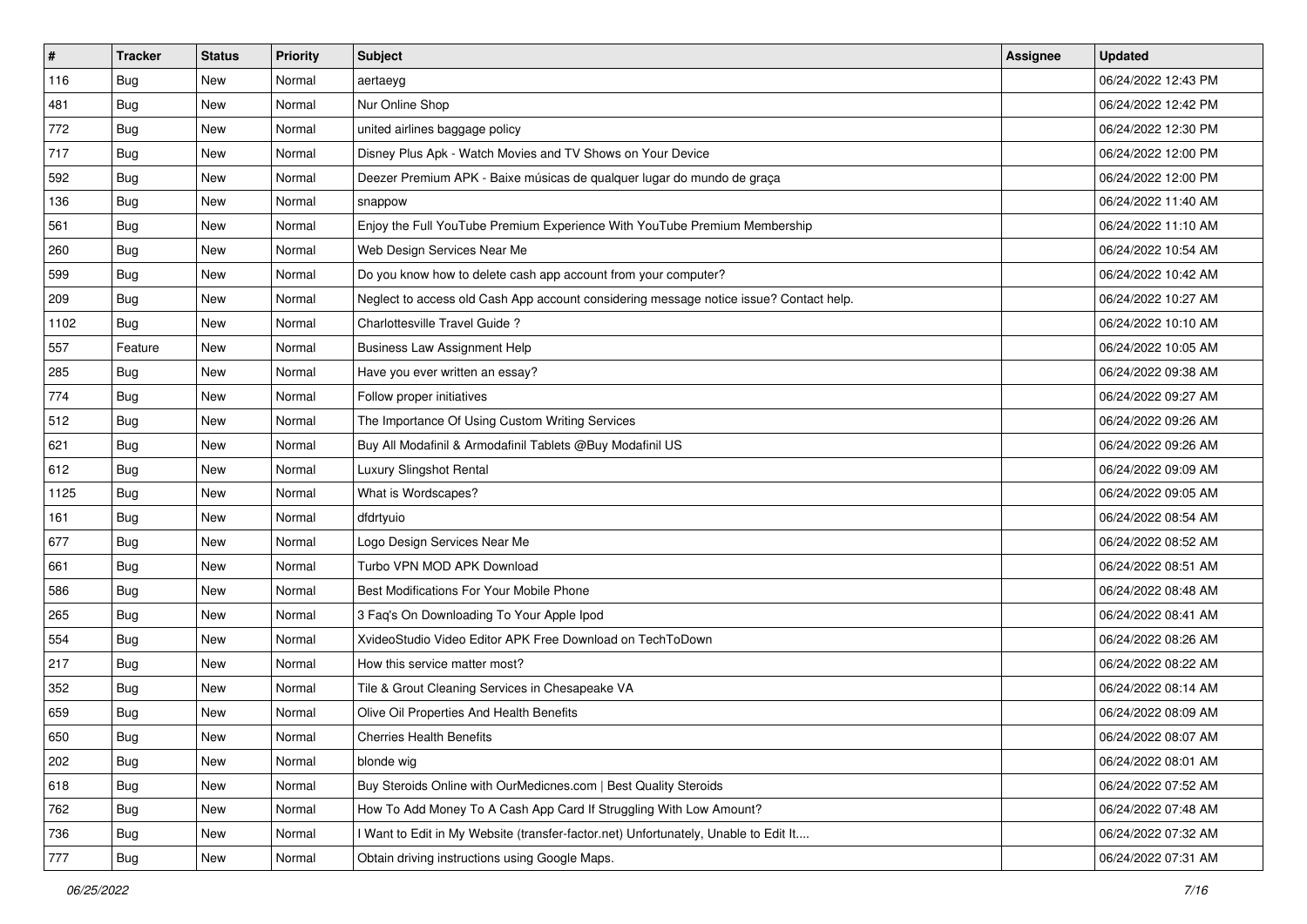| $\sharp$ | <b>Tracker</b> | <b>Status</b> | Priority | <b>Subject</b>                                                        | <b>Assignee</b> | <b>Updated</b>      |
|----------|----------------|---------------|----------|-----------------------------------------------------------------------|-----------------|---------------------|
| 735      | <b>Bug</b>     | New           | Normal   | A quick fix of how to get money back from cash app stocks             |                 | 06/24/2022 07:30 AM |
| 699      | <b>Bug</b>     | New           | Normal   | Would you be able to utilize Cash App Twitch?                         |                 | 06/24/2022 07:29 AM |
| 563      | Bug            | New           | Normal   | Understanding the Difference Between Free and Paid Mod Apks           |                 | 06/24/2022 07:27 AM |
| 708      | <b>Bug</b>     | New           | Normal   | Efficient ways to proceed with the cash app dispute process?          |                 | 06/24/2022 07:20 AM |
| 558      | Feature        | New           | Normal   | <b>Stunning Classic Sofas</b>                                         |                 | 06/24/2022 07:01 AM |
| 678      | <b>Bug</b>     | New           | Normal   | How to be a winner in buidnow gg                                      |                 | 06/24/2022 06:57 AM |
| 682      | Bug            | New           | Normal   | Does Facebook customer service live chat allow to speak with someone? |                 | 06/24/2022 06:54 AM |
| 787      | <b>Bug</b>     | New           | Normal   | Assured Assignment Help                                               |                 | 06/24/2022 06:54 AM |
| 673      | <b>Bug</b>     | New           | Normal   | Learn the basics of pixel art - Clear grid                            |                 | 06/24/2022 06:41 AM |
| 477      | Bug            | New           | Normal   | What Does Online Coupon Mean?                                         |                 | 06/24/2022 06:34 AM |
| 725      | Feature        | New           | Normal   | What are memo writing services design                                 |                 | 06/24/2022 06:24 AM |
| 479      | <b>Bug</b>     | New           | Normal   | Limousine Service Bellevue WA                                         |                 | 06/24/2022 06:14 AM |
| 546      | Feature        | New           | Normal   | Quickbooks Error                                                      |                 | 06/24/2022 05:21 AM |
| 655      | Bug            | New           | Normal   | <b>Eggplant Health Benefits</b>                                       |                 | 06/24/2022 05:17 AM |
| 1124     | Bug            | New           | Normal   | Cookie clicker unblocked                                              |                 | 06/24/2022 05:14 AM |
| 185      | Bug            | New           | Normal   | Non-Plagiarized Research Writing                                      |                 | 06/24/2022 04:57 AM |
| 710      | <b>Bug</b>     | New           | Normal   | Take Necessary Assistance If You Are Unable Activate Cash App Card    |                 | 06/24/2022 04:49 AM |
| 806      | Feature        | New           | Normal   | Go everywhere thanks to mapquest driving directions                   |                 | 06/24/2022 04:36 AM |
| 668      | <b>Bug</b>     | New           | Normal   | Get to know Cash App Refund Process here                              |                 | 06/24/2022 04:19 AM |
| 688      | Bug            | New           | Normal   | How to use twitch.tv/activate?                                        |                 | 06/24/2022 04:16 AM |
| 615      | Bug            | New           | Normal   | CheapestMedsShop   100% Safe Medicines Online in USA UK & AUS.        |                 | 06/24/2022 04:00 AM |
| 196      | <b>Bug</b>     | New           | Normal   | Homoeobazaar For Homeopathy Medicines                                 |                 | 06/24/2022 03:58 AM |
| 613      | Bug            | New           | Normal   | Buy Aspadol 100mg Tab Online in US, UK, AU   Erospharmacy             |                 | 06/24/2022 03:56 AM |
| 1123     | <b>Bug</b>     | New           | Normal   | Where To Watch FIFA World Cup 2022                                    |                 | 06/24/2022 03:51 AM |
| 695      | Bug            | New           | Normal   | Refer Listas IPTV Apk                                                 |                 | 06/24/2022 03:46 AM |
| 484      | Bug            | New           | Normal   | UK best essay writing service                                         |                 | 06/24/2022 03:41 AM |
| 600      | <b>Bug</b>     | New           | Normal   | Play Store Pro                                                        |                 | 06/24/2022 03:39 AM |
| 134      | Bug            | New           | Normal   | wisegolfers                                                           |                 | 06/24/2022 03:34 AM |
| 225      | <b>Bug</b>     | New           | Normal   | instant personal loan                                                 |                 | 06/24/2022 03:33 AM |
| 450      | <b>Bug</b>     | New           | Normal   | Floor Stripping Quincy MA                                             |                 | 06/24/2022 03:27 AM |
| 552      | Feature        | New           | Normal   | Radio rfm and the benefits of radio rfm                               |                 | 06/24/2022 03:23 AM |
| 812      | Feature        | New           | Normal   | canon.com/ijsetup                                                     |                 | 06/24/2022 02:59 AM |
| 457      | <b>Bug</b>     | New           | Normal   | Carpet Cleaning Medford MA                                            |                 | 06/24/2022 02:55 AM |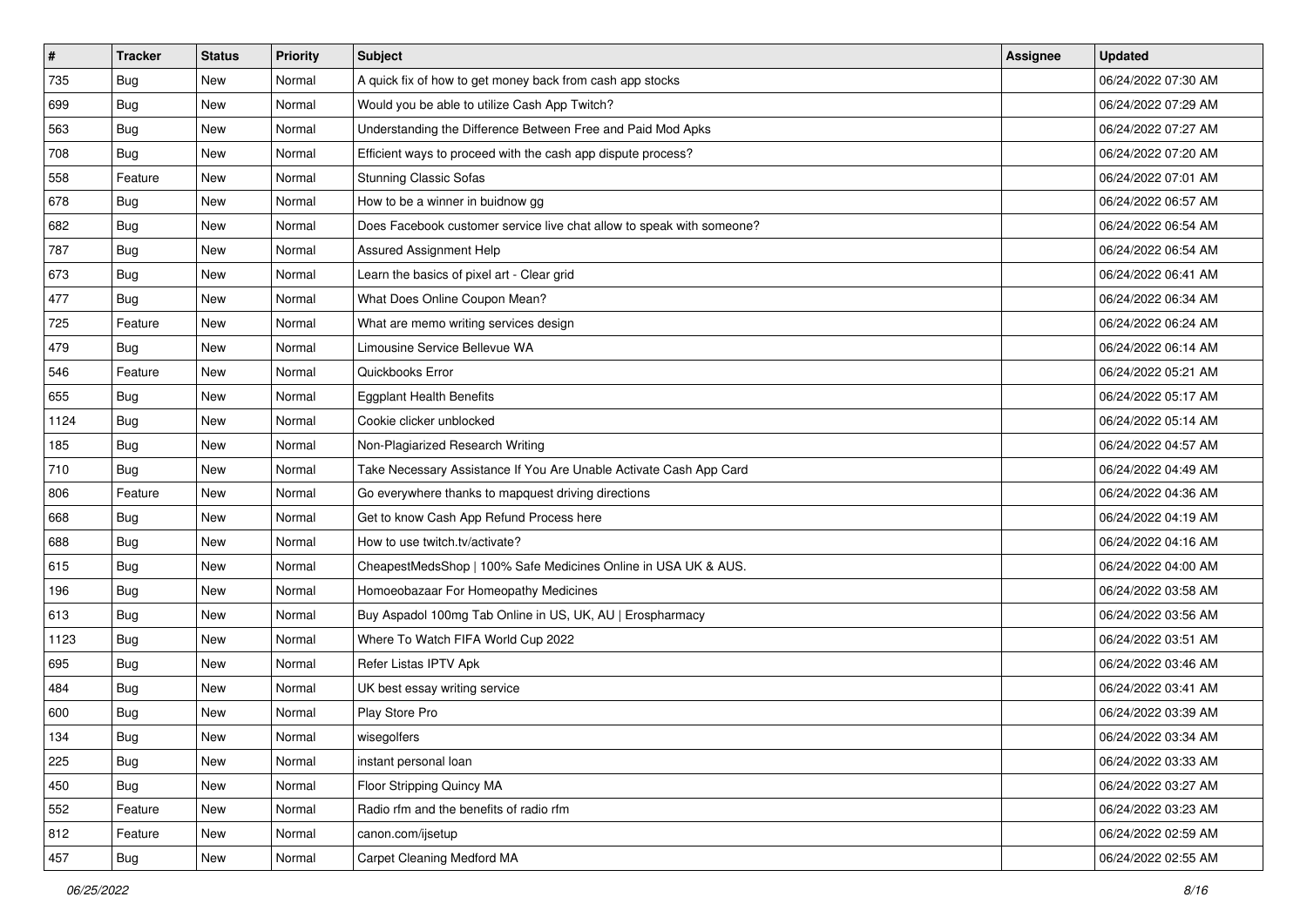| #   | <b>Tracker</b> | <b>Status</b> | <b>Priority</b> | <b>Subject</b>                                                                      | Assignee | <b>Updated</b>      |
|-----|----------------|---------------|-----------------|-------------------------------------------------------------------------------------|----------|---------------------|
| 222 | <b>Bug</b>     | New           | Normal          | Social Profile links                                                                |          | 06/24/2022 02:53 AM |
| 184 | <b>Bug</b>     | New           | Normal          | Affordable Business Writing Services                                                |          | 06/24/2022 02:47 AM |
| 524 | <b>Bug</b>     | New           | Normal          | How Does Google Account Recovery Work If Your Account Is Hacked?                    |          | 06/24/2022 02:25 AM |
| 178 | <b>Bug</b>     | New           | Normal          | transparent lace wigs                                                               |          | 06/24/2022 02:24 AM |
| 716 | Bug            | New           | Normal          | La celebración de un BabyShower.                                                    |          | 06/24/2022 02:09 AM |
| 564 | Bug            | New           | Normal          | How To Install RepelisPlus On Your Android Phone?                                   |          | 06/24/2022 02:03 AM |
| 233 | <b>Bug</b>     | New           | Normal          | Anauthorsway.com: My User Experience                                                |          | 06/24/2022 01:43 AM |
| 770 | Bug            | New           | Normal          | Canon IJ Network Tool                                                               |          | 06/24/2022 01:39 AM |
| 933 | Bug            | New           | Normal          | How Can I Watch Movies on My Mobile Phone                                           |          | 06/24/2022 12:55 AM |
| 526 | Bug            | New           | Normal          | Soundcloud to mp3 converter - Download Soundcloud songs                             |          | 06/24/2022 12:51 AM |
| 804 | Bug            | New           | Normal          | Review                                                                              |          | 06/24/2022 12:23 AM |
| 709 | Bug            | New           | Normal          | How To Load Cash App Card At Walmart Without Having To Face Any Hassle?             |          | 06/24/2022 12:18 AM |
| 636 | <b>Bug</b>     | New           | Normal          | What is the most popular furniture color?                                           |          | 06/24/2022 12:13 AM |
| 242 | Feature        | New           | Normal          | Descripción de Torque Pro MOD APK para Android                                      |          | 06/23/2022 11:55 PM |
| 590 | Bug            | New           | Normal          | Follow proper initiatives to check my cash app card balance:                        |          | 06/23/2022 11:47 PM |
| 798 | Bug            | New           | Normal          | Who Is an ETL Engineer                                                              |          | 06/23/2022 11:38 PM |
| 483 | <b>Bug</b>     | New           | Normal          | UK best essay writing service                                                       |          | 06/23/2022 11:25 PM |
| 634 | Bug            | New           | Normal          | Buy Vidalista Tablets (Tadalafil) at [\$25 OFF + Free Shipping] Vidalistatablets    |          | 06/23/2022 11:20 PM |
| 598 | <b>Bug</b>     | New           | Normal          | Universo s / f Download                                                             |          | 06/23/2022 10:59 PM |
| 172 | Feature        | New           | Normal          | pgdm colleges in bangalore                                                          |          | 06/23/2022 10:47 PM |
| 145 | <b>Bug</b>     | New           | Normal          | abdulbaissagar                                                                      |          | 06/23/2022 10:46 PM |
| 653 | <b>Bug</b>     | New           | Normal          | Jujube (Jinjoles): Properties And Health Benefits                                   |          | 06/23/2022 10:41 PM |
| 528 | Bug            | New           | Normal          | Korean Mag                                                                          |          | 06/23/2022 10:09 PM |
| 720 | <b>Bug</b>     | New           | Normal          | How does Cash App Phone Number provide a quick treatment?                           |          | 06/23/2022 09:57 PM |
| 556 | Bug            | New           | Normal          | Play Game Mod Apk With Your Friends                                                 |          | 06/23/2022 09:56 PM |
| 584 | <b>Bug</b>     | New           | Normal          | Want the cash app customer service number to check balance?                         |          | 06/23/2022 09:55 PM |
| 312 | <b>Bug</b>     | New           | Normal          | Stain Protection Services in Virginia Beach VA                                      |          | 06/23/2022 09:25 PM |
| 703 | Bug            | New           | Normal          | For real-time help, dial Facebook customer service number                           |          | 06/23/2022 09:24 PM |
| 250 | Bug            | New           | Normal          | Reviews of phone ringtones                                                          |          | 06/23/2022 09:24 PM |
| 619 | <b>Bug</b>     | New           | Normal          | Online Trusted Medicine Store in US for Health - Genericmedsupply                   |          | 06/23/2022 09:19 PM |
| 635 | Bug            | New           | Normal          | Buy Steroids Online with OurMedicnes.com   Best Quality Steroids                    |          | 06/23/2022 09:09 PM |
| 550 | <b>Bug</b>     | New           | Normal          | Nederland FM - beste manieren om naar internationale radio op internet te luisteren |          | 06/23/2022 08:56 PM |
| 638 | <b>Bug</b>     | New           | Normal          | Run 3 game                                                                          |          | 06/23/2022 08:09 PM |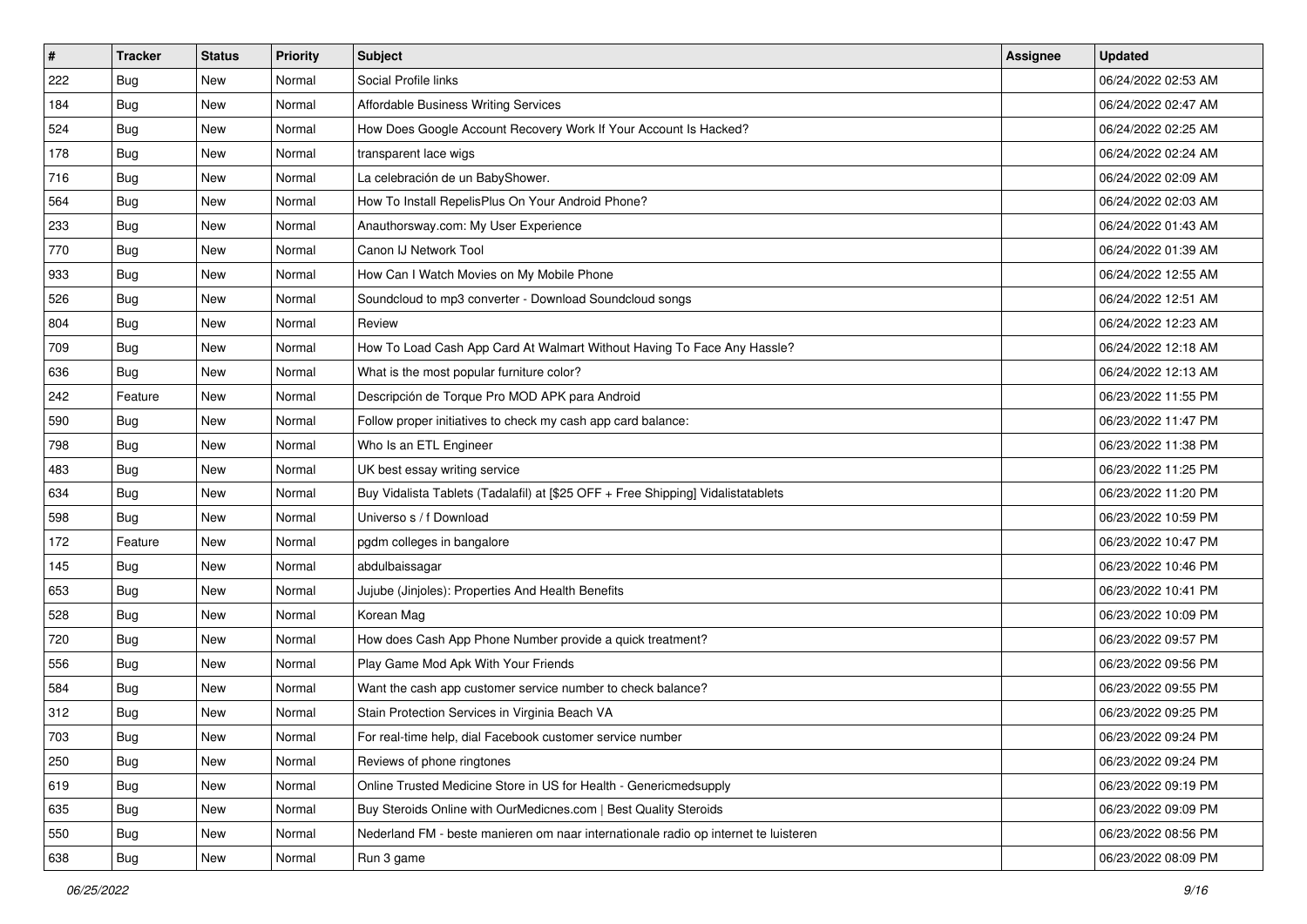| $\sharp$ | <b>Tracker</b> | <b>Status</b> | <b>Priority</b> | Subject                                                                  | <b>Assignee</b> | <b>Updated</b>      |
|----------|----------------|---------------|-----------------|--------------------------------------------------------------------------|-----------------|---------------------|
| 588      | Bug            | New           | Normal          | YouTube Vanced Apk Manager App - Como instalá-lo                         |                 | 06/23/2022 07:40 PM |
| 689      | Bug            | New           | Normal          | How to use twitch.tv/activate?                                           |                 | 06/23/2022 07:30 PM |
| 808      | Bug            | New           | Normal          | Sinnvolle Guten-Morgen-Grüße                                             |                 | 06/23/2022 07:27 PM |
| 173      | Feature        | New           | Normal          | private limited company registration                                     |                 | 06/23/2022 06:29 PM |
| 259      | <b>Bug</b>     | New           | Normal          | call center services                                                     |                 | 06/23/2022 05:30 PM |
| 538      | Bug            | New           | Normal          | Will cash app refund money if scammed quickly?                           |                 | 06/23/2022 05:29 PM |
| 656      | Bug            | New           | Normal          | Kiwi Nutrition Facts And Health Benefits                                 |                 | 06/23/2022 05:18 PM |
| 518      | <b>Bug</b>     | New           | Normal          | How To Check The Balance Of Cash App Account By Taking Cash App Support? |                 | 06/23/2022 05:15 PM |
| 765      | Bug            | New           | Normal          | Follow proper initiatives to check my cash app                           |                 | 06/23/2022 05:14 PM |
| 239      | Bug            | New           | Normal          | Algunas características más de Choices MOD APK                           |                 | 06/23/2022 05:10 PM |
| 641      | <b>Bug</b>     | New           | Normal          | Get Best Economics Dissertation Writing Service                          |                 | 06/23/2022 05:09 PM |
| 672      | Bug            | New           | Normal          | The easiest way to delete ringtones on iPhone                            |                 | 06/23/2022 05:06 PM |
| 138      | <b>Bug</b>     | New           | Normal          | own-sweethome                                                            |                 | 06/23/2022 05:03 PM |
| 711      | <b>Bug</b>     | New           | Normal          | Human Fall Flat Apk Download                                             |                 | 06/23/2022 04:45 PM |
| 171      | Feature        | New           | Normal          | loan management system                                                   |                 | 06/23/2022 04:41 PM |
| 594      | Feature        | New           | Normal          | How does research proposal help online make it easy for me?              |                 | 06/23/2022 04:40 PM |
| 271      | Feature        | New           | Normal          | Fashion                                                                  |                 | 06/23/2022 02:36 PM |
| 693      | Feature        | New           | Normal          | How To Get My Money Back From The Cash App To Your Wallet?               |                 | 06/23/2022 02:32 PM |
| 648      | Feature        | New           | Normal          | <b>Plum Health Benefits</b>                                              |                 | 06/23/2022 01:47 PM |
| 822      | <b>Bug</b>     | New           | Normal          | Dowload Your Boyfriend Game                                              |                 | 06/23/2022 01:10 PM |
| 643      | <b>Bug</b>     | New           | Normal          | Oreo TV Apk Download                                                     |                 | 06/23/2022 12:30 PM |
| 816      | Bug            | New           | Normal          | Play Scribble io fun with everyone                                       |                 | 06/23/2022 10:52 AM |
| 576      | Bug            | New           | Normal          | So laden Sie ein Instagram-Bild herunter                                 |                 | 06/23/2022 09:23 AM |
| 460      | <b>Bug</b>     | New           | Normal          | Floor Cleaning Medford MA                                                |                 | 06/23/2022 08:39 AM |
| 471      | <b>Bug</b>     | New           | Normal          | Residential Floor Cleaning Westchester MA                                |                 | 06/23/2022 07:55 AM |
| 174      | Feature        | New           | Normal          | Digital Marketing Philadelphia                                           |                 | 06/23/2022 07:06 AM |
| 469      | <b>Bug</b>     | New           | Normal          | Germs Removal Westchester MA                                             |                 | 06/23/2022 06:11 AM |
| 654      | Feature        | New           | Normal          | Peach Health Benefits                                                    |                 | 06/23/2022 05:34 AM |
| 632      | Bug            | New           | Normal          | CheapestMedsShop   100% Safe Medicines Online in UK & AUS.               |                 | 06/23/2022 05:23 AM |
| 817      | Bug            | New           | Normal          | Pacman 30th Anniversary                                                  |                 | 06/23/2022 04:51 AM |
| 874      | Bug            | New           | Normal          | Cómo descargar Minecraft Apk                                             |                 | 06/23/2022 04:39 AM |
| 1122     | <b>Bug</b>     | New           | Normal          | Count the number of words on the Microsoft Word application in the phone |                 | 06/23/2022 04:19 AM |
| 553      | Bug            | New           | Normal          | Cinema HD APK - Free Movie Enjoyment App on Android                      |                 | 06/23/2022 02:21 AM |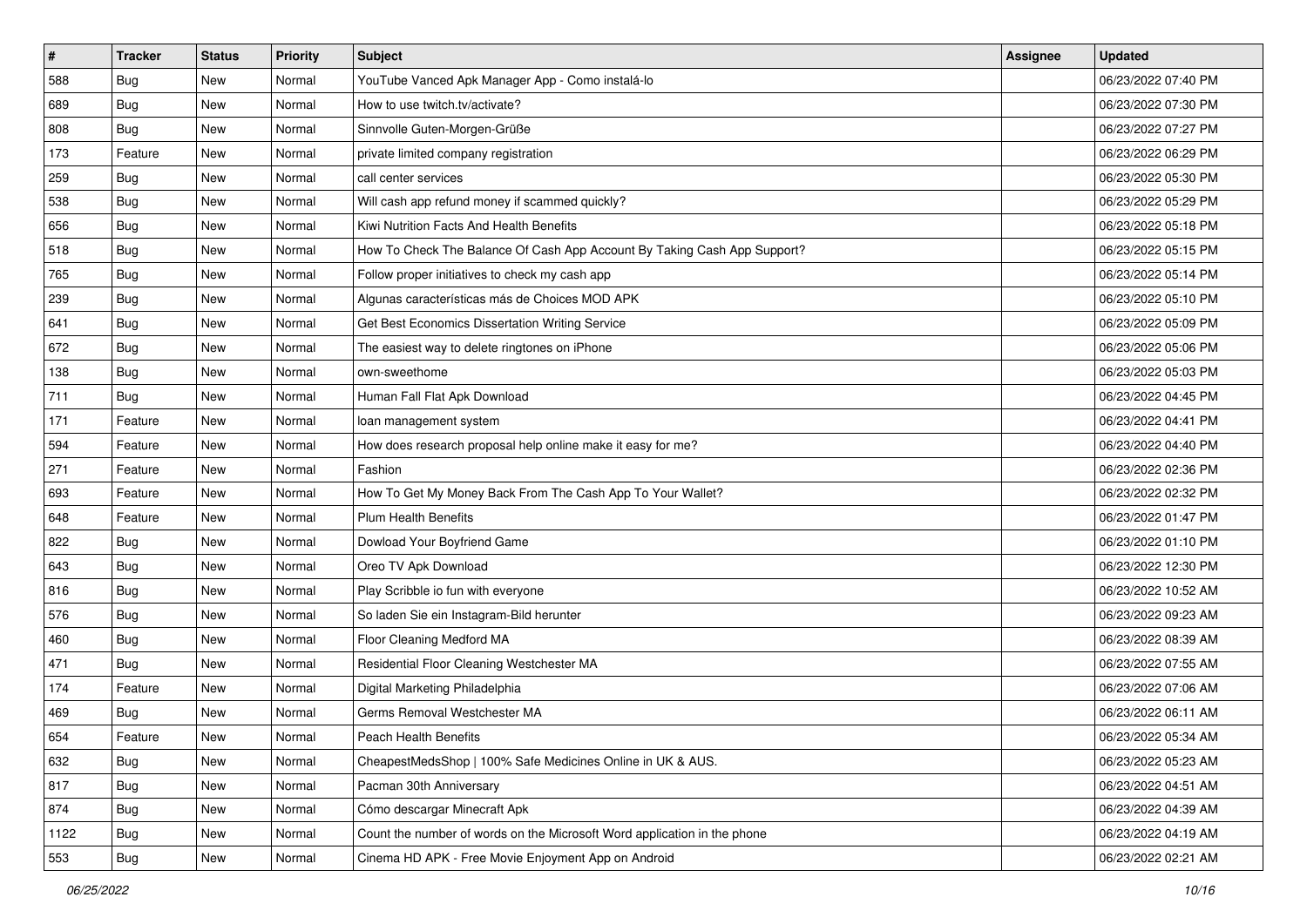| #    | <b>Tracker</b> | <b>Status</b> | <b>Priority</b> | <b>Subject</b>                                                                | Assignee | <b>Updated</b>      |
|------|----------------|---------------|-----------------|-------------------------------------------------------------------------------|----------|---------------------|
| 313  | <b>Bug</b>     | New           | Normal          | Water Extraction Services in Virginia Beach VA                                |          | 06/23/2022 02:14 AM |
| 766  | Bug            | New           | Normal          | Pobreflix Mod APK Review                                                      |          | 06/23/2022 01:39 AM |
| 562  | <b>Bug</b>     | New           | Normal          | Learn Basic Mahjong Rules                                                     |          | 06/23/2022 12:48 AM |
| 620  | <b>Bug</b>     | New           | Normal          | Viagra Meds: Fastest & Quick Delivery On Your Doorstep - USA                  |          | 06/23/2022 12:03 AM |
| 551  | Bug            | New           | Normal          | Why Do Students Need Online Best Dissertation Writing Services?               |          | 06/22/2022 05:53 PM |
| 245  | <b>Bug</b>     | New           | Normal          | Write My Essay For Me Cheap                                                   |          | 06/22/2022 05:30 PM |
| 926  | <b>Bug</b>     | New           | Normal          | tavor 7                                                                       |          | 06/22/2022 05:08 PM |
| 783  | Bug            | New           | Normal          | How Do I Determine The Reasons And Solutions To Fix Cash App Transfer Failed? |          | 06/22/2022 02:05 PM |
| 243  | Feature        | New           | Normal          | Reconstruir la pandilla de la mafia en Gangstar Vegas MOD APK                 |          | 06/22/2022 01:10 PM |
| 542  | Bug            | New           | Normal          | Web N Logo Design                                                             |          | 06/22/2022 12:28 PM |
| 686  | <b>Bug</b>     | New           | Normal          | Welcome To The Most Demandable Mahipalpur Escorts Agency                      |          | 06/22/2022 09:42 AM |
| 1121 | Bug            | New           | Normal          | LustreC do not run                                                            |          | 06/22/2022 08:43 AM |
| 704  | Bug            | New           | Normal          | Reach support team of Chime Customer Service for instant help                 |          | 06/22/2022 07:36 AM |
| 400  | <b>Bug</b>     | New           | Normal          | Office Moving Services in Potomac MD                                          |          | 06/22/2022 07:29 AM |
| 465  | Bug            | New           | Normal          | Carpet Cleaning Westchester MA                                                |          | 06/22/2022 07:24 AM |
| 796  | Bug            | New           | Normal          | How Does Cash App ++ actually work and What is the process of it              |          | 06/22/2022 07:03 AM |
| 614  | <b>Bug</b>     | New           | Normal          | Como baixar o MOD APK no celular                                              |          | 06/22/2022 04:46 AM |
| 262  | Bug            | New           | Normal          | It this true to dealing Wuth                                                  |          | 06/22/2022 04:07 AM |
| 715  | <b>Bug</b>     | New           | Normal          | Puppy Playtime Descargar gratis                                               |          | 06/22/2022 01:40 AM |
| 683  | Feature        | New           | Normal          | Game creation                                                                 |          | 06/22/2022 12:51 AM |
| 740  | Feature        | New           | Normal          | Online Thesis Help USA                                                        |          | 06/21/2022 11:34 PM |
| 786  | <b>Bug</b>     | New           | Normal          | Best Assignment Help in Australia & UK                                        |          | 06/21/2022 09:28 PM |
| 1069 | <b>Bug</b>     | New           | Normal          | how to get cash app support phone number 24*7 available                       |          | 06/21/2022 08:36 PM |
| 1072 | <b>Bug</b>     | New           | Normal          | ij.start canon                                                                |          | 06/21/2022 06:56 PM |
| 1071 | <b>Bug</b>     | New           | Normal          | Cinema HD Review - Cinemahdv2.net                                             |          | 06/21/2022 06:54 PM |
| 464  | <b>Bug</b>     | New           | Normal          | Upholstery Cleaning Westchester MA                                            |          | 06/21/2022 04:02 PM |
| 785  | Bug            | New           | Normal          | How To Get Money Off Cash App Without Card Or With A Card?                    |          | 06/21/2022 03:59 PM |
| 810  | Feature        | New           | Normal          | how to remove viruses from a phone                                            |          | 06/21/2022 03:40 PM |
| 1120 | Bug            | New           | Normal          | Summary of 5 best coloring apps on phones                                     |          | 06/21/2022 10:24 AM |
| 1097 | <b>Bug</b>     | New           | Normal          | Race and experience new life.                                                 |          | 06/21/2022 09:35 AM |
| 1103 | Bug            | New           | Normal          | Idle game fix bug                                                             |          | 06/21/2022 09:30 AM |
| 702  | <b>Bug</b>     | New           | Normal          | Avail Chime Customer Service to know How To Get Chime Bank Statement          |          | 06/21/2022 08:32 AM |
| 1119 | <b>Bug</b>     | New           | Normal          | Klondike Solitaire                                                            |          | 06/21/2022 08:25 AM |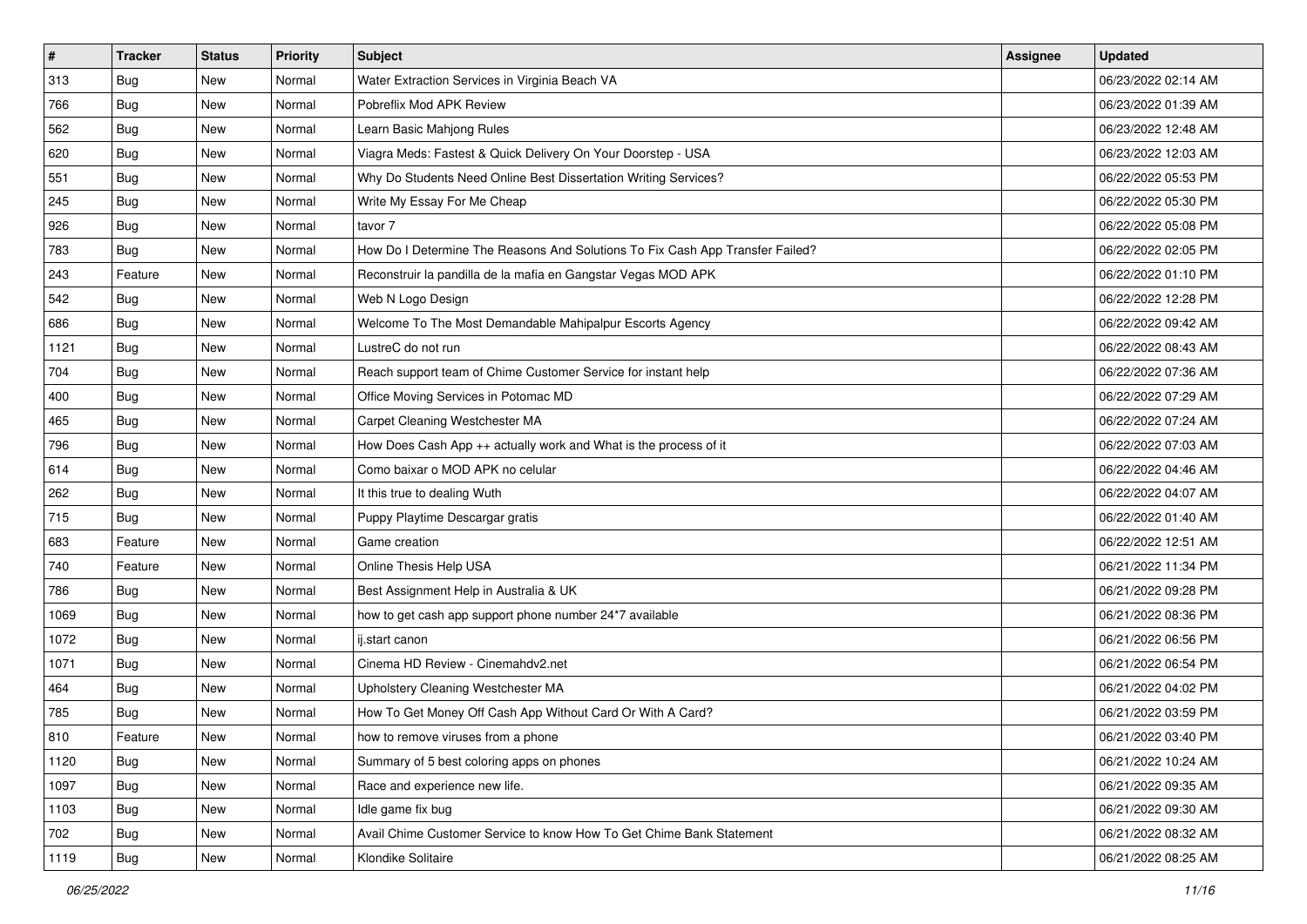| $\sharp$ | <b>Tracker</b> | <b>Status</b> | <b>Priority</b> | Subject                                                                                                                                                  | <b>Assignee</b> | <b>Updated</b>      |
|----------|----------------|---------------|-----------------|----------------------------------------------------------------------------------------------------------------------------------------------------------|-----------------|---------------------|
| 230      | <b>Bug</b>     | New           | Normal          | Add Money To Cash App Card - Auto Cash Apps                                                                                                              |                 | 06/21/2022 08:18 AM |
| 154      | Bug            | New           | Normal          | fdgyyrut gyrtrw                                                                                                                                          |                 | 06/21/2022 07:35 AM |
| 652      | Bug            | New           | Normal          | Sesame Health Benefits                                                                                                                                   |                 | 06/21/2022 06:52 AM |
| 1118     | <b>Bug</b>     | New           | Normal          | Gameplay Minecraft                                                                                                                                       |                 | 06/21/2022 06:33 AM |
| 1116     | Bug            | New           | Normal          | ipTV smarts pro                                                                                                                                          |                 | 06/21/2022 06:09 AM |
| 1117     | <b>Bug</b>     | <b>New</b>    | Normal          | Equal Words - Word search game for PC and Windows Phone                                                                                                  |                 | 06/21/2022 05:38 AM |
| 624      | Bug            | New           | Normal          | Use go with the Driving Directions for your go                                                                                                           |                 | 06/21/2022 04:54 AM |
| 321      | <b>Bug</b>     | New           | Normal          | Tile & Grout Cleaning Services in Virginia Beach VA                                                                                                      |                 | 06/21/2022 03:04 AM |
| 800      | Bug            | New           | Normal          | Who Is an ETL Engineer                                                                                                                                   |                 | 06/20/2022 10:21 PM |
| 215      | Bug            | New           | Normal          | How For Top Level Cell Phone For You                                                                                                                     |                 | 06/20/2022 08:14 PM |
| 667      | <b>Bug</b>     | New           | Normal          | What Is a Ringtone?                                                                                                                                      |                 | 06/20/2022 03:35 PM |
| 1027     | <b>Bug</b>     | New           | Normal          | Word hurdle: Viral and Fun Online Game                                                                                                                   |                 | 06/20/2022 01:36 PM |
| 1115     | Bug            | New           | Normal          | How to access your saved favorite Tiktok                                                                                                                 |                 | 06/20/2022 01:07 PM |
| 1114     | Bug            | New           | Normal          | To control the car, all you must do is click to go left or right and release the button to go straight.                                                  |                 | 06/20/2022 12:11 PM |
| 1113     | Bug            | <b>New</b>    | Normal          | Press the button to control your car                                                                                                                     |                 | 06/20/2022 12:09 PM |
| 1092     | Bug            | New           | Normal          | <b>Ellison Estate Vineyard</b>                                                                                                                           |                 | 06/20/2022 12:03 PM |
| 1112     | Bug            | New           | Normal          | What Cash App Policy Says If Random Person Sent Me Money On Cash App?                                                                                    |                 | 06/20/2022 07:48 AM |
| 1111     | <b>Bug</b>     | New           | Normal          | LOLBeans is a fun battle royale game where you race with other players while avoiding obstacles. Reach the end of<br>the course in competitive gameplay! |                 | 06/20/2022 06:39 AM |
| 1108     | Bug            | New           | Normal          | Six Guns Mod Apk Answers Your Questions                                                                                                                  |                 | 06/20/2022 04:37 AM |
| 811      | Bug            | New           | Normal          | Canon IJ Network Tool                                                                                                                                    |                 | 06/20/2022 12:34 AM |
| 587      | Bug            | New           | Normal          | Why Picsart Pro Offers Great Features                                                                                                                    |                 | 06/19/2022 02:19 PM |
| 272      | Feature        | New           | Normal          | Fashion                                                                                                                                                  |                 | 06/19/2022 08:01 AM |
| 591      | Bug            | New           | Normal          | How To Find Facebook Modifications For Your Spotify Premium Apk?                                                                                         |                 | 06/19/2022 06:07 AM |
| 895      | Bug            | New           | Normal          | Cash App Scams                                                                                                                                           |                 | 06/18/2022 02:36 PM |
| 176      | Bug            | New           | Normal          | instant loan without documents                                                                                                                           |                 | 06/18/2022 01:43 PM |
| 253      | Bug            | New           | Normal          | Florence Lawrence                                                                                                                                        |                 | 06/18/2022 01:09 PM |
| 669      | Feature        | New           | Normal          | Nursing Assignment Help                                                                                                                                  |                 | 06/18/2022 02:12 AM |
| 159      | <b>Bug</b>     | New           | Normal          | xfguih njgkh                                                                                                                                             |                 | 06/17/2022 10:26 PM |
| 776      | <b>Bug</b>     | New           | Normal          | Wibargain                                                                                                                                                |                 | 06/17/2022 08:52 PM |
| 545      | Feature        | New           | Normal          | <b>Best Canvas Print Company</b>                                                                                                                         |                 | 06/17/2022 08:25 PM |
| 705      | Bug            | New           | Normal          | wuxiaworld                                                                                                                                               |                 | 06/17/2022 04:54 PM |
| 670      | Bug            | New           | Normal          | JTWhatsApp Apk - The New and Improved WhatsApp                                                                                                           |                 | 06/17/2022 04:36 PM |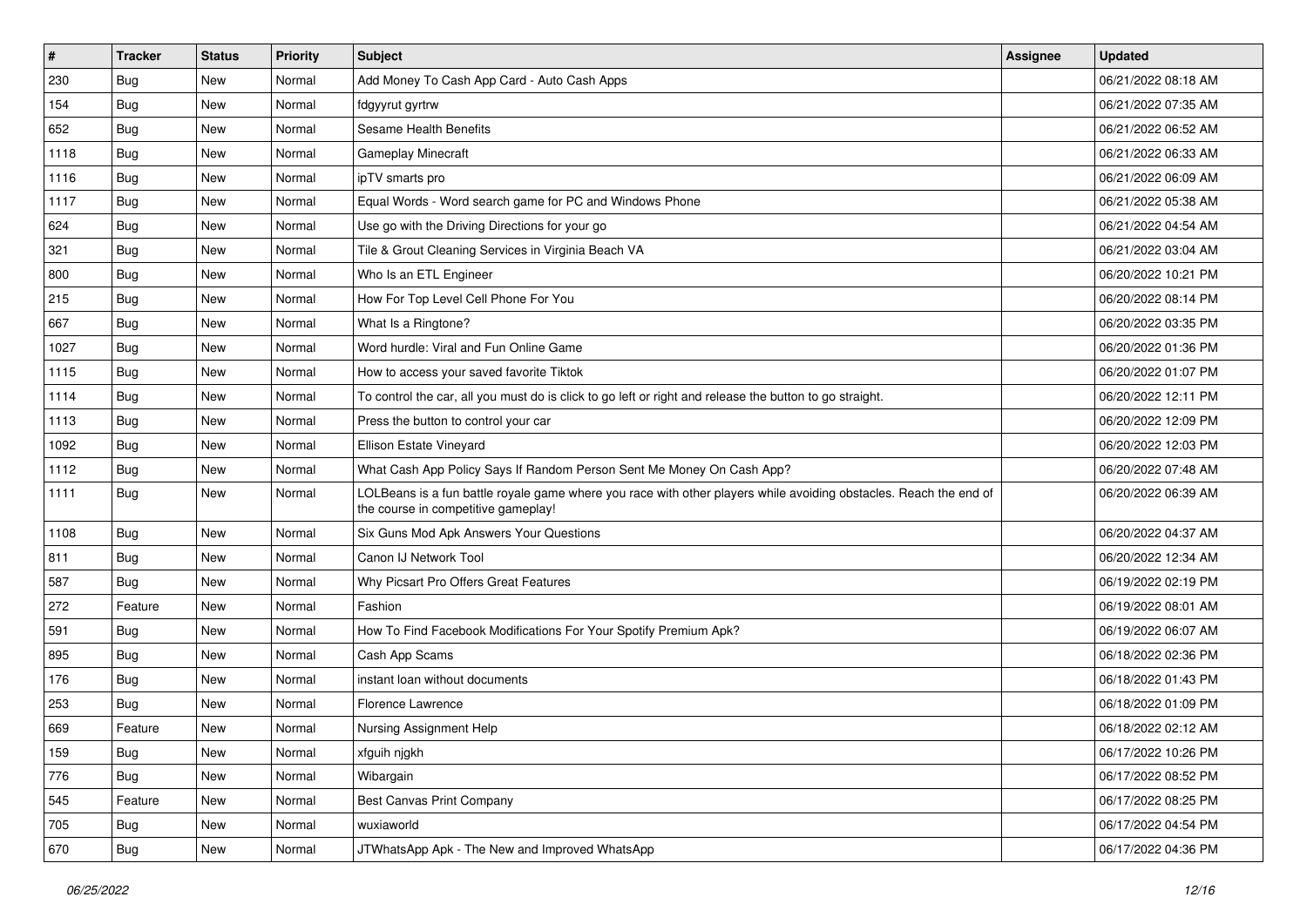| #    | <b>Tracker</b> | <b>Status</b> | <b>Priority</b> | <b>Subject</b>                                                                                                                                                                                                                                 | Assignee | <b>Updated</b>      |
|------|----------------|---------------|-----------------|------------------------------------------------------------------------------------------------------------------------------------------------------------------------------------------------------------------------------------------------|----------|---------------------|
| 1106 | <b>Bug</b>     | New           | Normal          | How Do I Get Cash App ++ Without Confronting Any Technical Glitches?                                                                                                                                                                           |          | 06/17/2022 02:20 PM |
| 339  | Bug            | New           | Normal          | Upholstery Cleaning Services in Norfolk VA                                                                                                                                                                                                     |          | 06/17/2022 04:36 AM |
| 1104 | Bug            | New           | Normal          | Idle game fix bug                                                                                                                                                                                                                              |          | 06/17/2022 04:35 AM |
| 918  | <b>Bug</b>     | New           | Normal          | Antivirus for IOS                                                                                                                                                                                                                              |          | 06/16/2022 10:36 PM |
| 1001 | <b>Bug</b>     | New           | Normal          | Venmo Keep Saying Error?                                                                                                                                                                                                                       |          | 06/16/2022 02:11 PM |
| 1101 | <b>Bug</b>     | New           | Normal          | How to Delete Cash App History at once?                                                                                                                                                                                                        |          | 06/16/2022 06:49 AM |
| 675  | <b>Bug</b>     | New           | Normal          | What Are Smart Tactics To Fix Cash App Transfer Failed Hurdles?                                                                                                                                                                                |          | 06/16/2022 04:37 AM |
| 949  | Bug            | New           | Normal          | <b>Educational Games</b>                                                                                                                                                                                                                       |          | 06/15/2022 09:11 PM |
| 544  | Bug            | New           | Normal          | Hey! I had a very cool idea to order our general picture on canvas for my family as a gift. But couldn't find a good<br>one. Once my friend advised me this article in which I found what I was looking for and gave a cool gift to my family. |          | 06/15/2022 08:13 PM |
| 1078 | Bug            | New           | Normal          | What Bank Is Cash App On Plaid? Find Clarity And Assistance                                                                                                                                                                                    |          | 06/15/2022 11:56 AM |
| 1080 | <b>Bug</b>     | New           | Normal          | How to use Math Wallet   Nexo wallet   CoinTiger Exchange                                                                                                                                                                                      |          | 06/15/2022 11:56 AM |
| 1082 | Bug            | New           | Normal          | Reset chime bank password without phone number                                                                                                                                                                                                 |          | 06/15/2022 11:56 AM |
| 1099 | Feature        | New           | Normal          | Whatsapp Plus - A New Way Of Communicating                                                                                                                                                                                                     |          | 06/15/2022 10:48 AM |
| 1098 | Bug            | New           | Normal          | Life of a Fisherman                                                                                                                                                                                                                            |          | 06/15/2022 08:10 AM |
| 1079 | Bug            | <b>New</b>    | Normal          | How to get cheap psychology assignment?                                                                                                                                                                                                        |          | 06/15/2022 06:00 AM |
| 1081 | Feature        | New           | Normal          | drift boss- the best driftitng game                                                                                                                                                                                                            |          | 06/15/2022 05:56 AM |
| 963  | Feature        | New           | Normal          | Why I am not getting cool cash app card designs- call experts                                                                                                                                                                                  |          | 06/15/2022 05:21 AM |
| 1096 | <b>Bug</b>     | New           | Normal          | Race and experience new life.                                                                                                                                                                                                                  |          | 06/15/2022 04:45 AM |
| 1089 | Bug            | New           | Normal          | Pay Someone To Do My Assignment                                                                                                                                                                                                                |          | 06/15/2022 04:44 AM |
| 925  | Bug            | New           | Normal          | tavor 7                                                                                                                                                                                                                                        |          | 06/15/2022 03:45 AM |
| 989  | <b>Bug</b>     | New           | Normal          | Barewoods Wax Cigar                                                                                                                                                                                                                            |          | 06/14/2022 08:06 PM |
| 1094 | <b>Bug</b>     | New           | Normal          | What time does direct deposit hit Cash App?                                                                                                                                                                                                    |          | 06/14/2022 03:27 PM |
| 995  | Feature        | New           | Normal          | "ij.start canon                                                                                                                                                                                                                                |          | 06/14/2022 03:27 PM |
| 1091 | <b>Bug</b>     | New           | Normal          | Find family fun indoors and outdoors in the Jungfrau Region                                                                                                                                                                                    |          | 06/14/2022 09:33 AM |
| 828  | Bug            | New           | Normal          | Nursery management                                                                                                                                                                                                                             |          | 06/13/2022 08:55 AM |
| 191  | <b>Bug</b>     | New           | Normal          | <b>B2B Branding</b>                                                                                                                                                                                                                            |          | 06/13/2022 12:50 AM |
| 372  | Bug            | New           | Normal          | Auto Transport Services in Arlington County VA                                                                                                                                                                                                 |          | 06/12/2022 12:45 PM |
| 692  | <b>Bug</b>     | New           | Normal          | Esports 888b                                                                                                                                                                                                                                   |          | 06/12/2022 10:04 AM |
| 1051 | <b>Bug</b>     | New           | Normal          | Dental Supplies USA                                                                                                                                                                                                                            |          | 06/11/2022 09:20 PM |
| 1090 | <b>Bug</b>     | New           | Normal          | Pay Someone To Do My Assignment                                                                                                                                                                                                                |          | 06/11/2022 03:15 PM |
| 1076 | Bug            | New           | Normal          | DedicatedHosting4u                                                                                                                                                                                                                             |          | 06/11/2022 09:15 AM |
| 1083 | <b>Bug</b>     | New           | Normal          | coin base review                                                                                                                                                                                                                               |          | 06/11/2022 09:13 AM |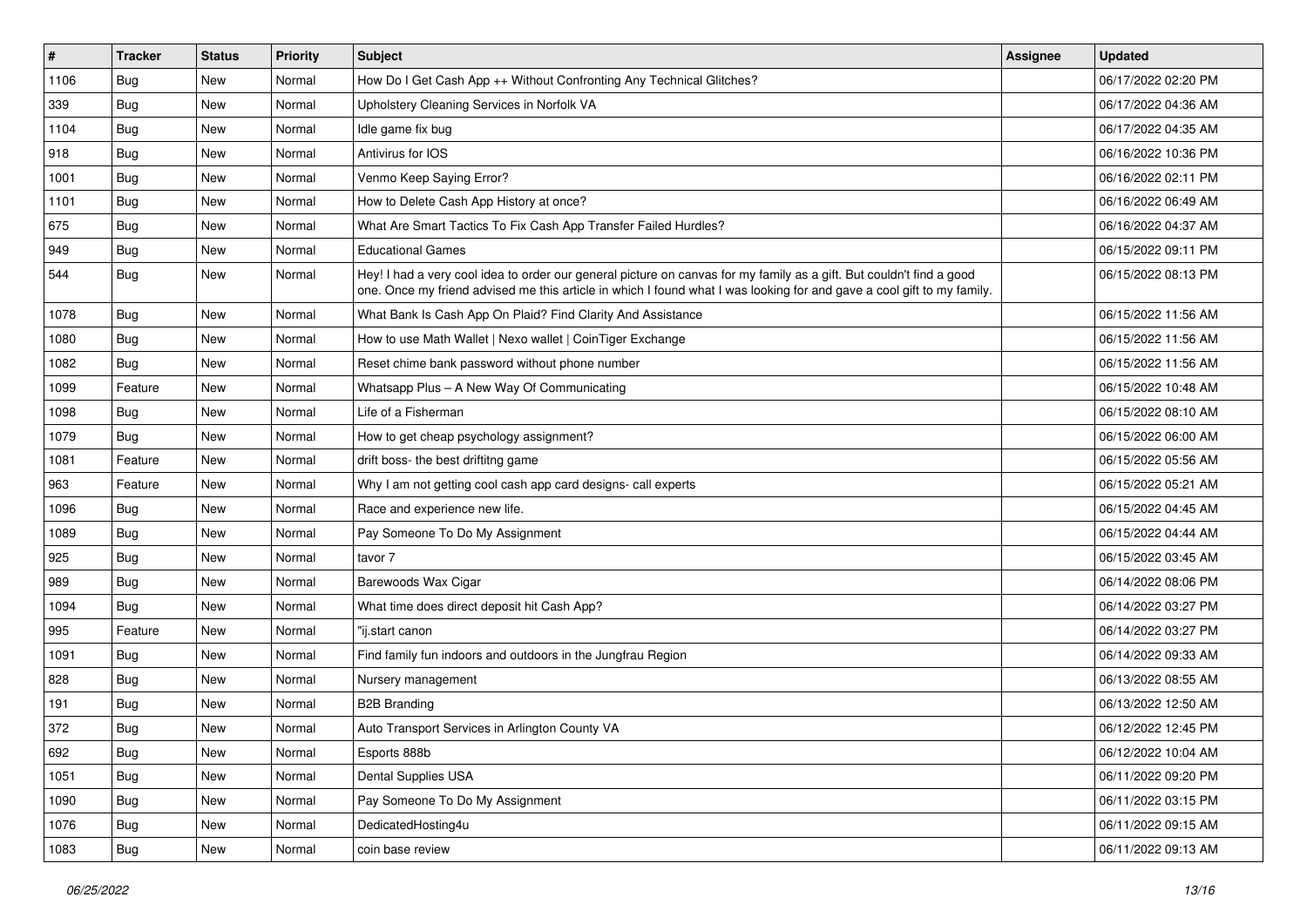| $\sharp$ | <b>Tracker</b> | <b>Status</b> | <b>Priority</b> | Subject                                                         | <b>Assignee</b> | <b>Updated</b>      |
|----------|----------------|---------------|-----------------|-----------------------------------------------------------------|-----------------|---------------------|
| 1084     | <b>Bug</b>     | New           | Normal          | <b>Trippie Redd</b>                                             |                 | 06/11/2022 09:05 AM |
| 1087     | Bug            | New           | Normal          | How do new writers start out?                                   |                 | 06/10/2022 03:25 PM |
| 302      | Bug            | New           | Normal          | Auto Electrical Repair Services in Norcross GA                  |                 | 06/10/2022 06:30 AM |
| 227      | <b>Bug</b>     | New           | Normal          | Cash App Help & Solutions - Here You Will Get Better Assistance |                 | 06/10/2022 12:53 AM |
| 1085     | Feature        | New           | Normal          | dcvghdcc asgdvgd dveduqwv ajdhvwd                               |                 | 06/09/2022 03:46 PM |
| 1070     | Feature        | New           | Normal          | <b>Tableau Consulting Expertise</b>                             |                 | 06/09/2022 11:50 AM |
| 912      | Bug            | New           | Normal          | Cuphead Mobile Game Review                                      |                 | 06/09/2022 10:14 AM |
| 1073     | <b>Bug</b>     | New           | Normal          | Cricut Design Space                                             |                 | 06/07/2022 09:34 PM |
| 1057     | Bug            | New           | Normal          | <b>CCPlay Education Edition APK</b>                             |                 | 06/07/2022 04:07 AM |
| 1065     | Bug            | New           | Normal          | The top foreign language training game in 2022                  |                 | 06/07/2022 04:05 AM |
| 1002     | <b>Bug</b>     | New           | Normal          | Chemistry Assignment Help                                       |                 | 06/04/2022 09:58 AM |
| 223      | <b>Bug</b>     | New           | Normal          | WhatsApp Plus: Download, Update and Themes                      |                 | 06/03/2022 08:07 PM |
| 441      | Bug            | New           | Normal          | Carpet Cleaning Watertown MA                                    |                 | 06/02/2022 06:00 PM |
| 454      | <b>Bug</b>     | New           | Normal          | Commercial Floor Cleaning Quincy MA                             |                 | 06/02/2022 05:59 PM |
| 1068     | <b>Bug</b>     | New           | Normal          | 123.hp.com/laserjet                                             |                 | 05/31/2022 12:22 PM |
| 1067     | <b>Bug</b>     | New           | Normal          | Cricut.com/setup                                                |                 | 05/31/2022 12:19 PM |
| 894      | Feature        | New           | Normal          | Need phd dissertation help in UK                                |                 | 05/30/2022 12:29 PM |
| 1026     | Bug            | New           | Normal          | New Puzzle Game for All Age - Dordle                            |                 | 05/30/2022 06:26 AM |
| 831      | Bug            | New           | Normal          | Build and shoot                                                 |                 | 05/29/2022 04:47 PM |
| 983      | Bug            | New           | Normal          | Finding issue in tekken 3 game?                                 |                 | 05/28/2022 02:34 PM |
| 1063     | <b>Bug</b>     | New           | Normal          | 123.hp.com/laserjet                                             |                 | 05/28/2022 12:27 PM |
| 1062     | Bug            | New           | Normal          | Cricut.com/setup                                                |                 | 05/28/2022 12:26 PM |
| 1061     | Bug            | New           | Normal          | Cricut.com/setup                                                |                 | 05/28/2022 12:24 PM |
| 1060     | <b>Bug</b>     | New           | Normal          | How to Use Panda Helper to Speed Up Your iOS                    |                 | 05/28/2022 09:12 AM |
| 1059     | <b>Bug</b>     | New           | Normal          | 123.hp.com/laserjet                                             |                 | 05/28/2022 08:29 AM |
| 1058     | <b>Bug</b>     | New           | Normal          | Cricut.com/setup                                                |                 | 05/28/2022 08:28 AM |
| 1056     | Feature        | New           | Normal          | <b>Online Class Issues</b>                                      |                 | 05/28/2022 12:44 AM |
| 1041     | <b>Bug</b>     | New           | Normal          | Count words in Word on the computer                             |                 | 05/27/2022 02:16 PM |
| 1049     | Feature        | New           | Normal          | IT Software Company In Delhi                                    |                 | 05/27/2022 05:24 AM |
| 1039     | <b>Bug</b>     | New           | Normal          | How to Get Tickmill Bonuses for Free                            |                 | 05/26/2022 05:43 PM |
| 1044     | Bug            | New           | Normal          | Can I Disapprove If Random Person Sent Me Money On Cash App?    |                 | 05/26/2022 03:51 PM |
| 826      | <b>Bug</b>     | New           | Normal          | How to Dowload MXL TV Premium                                   |                 | 05/26/2022 03:34 PM |
| 1053     | <b>Bug</b>     | New           | Normal          | Game Geometry Dash                                              |                 | 05/26/2022 11:30 AM |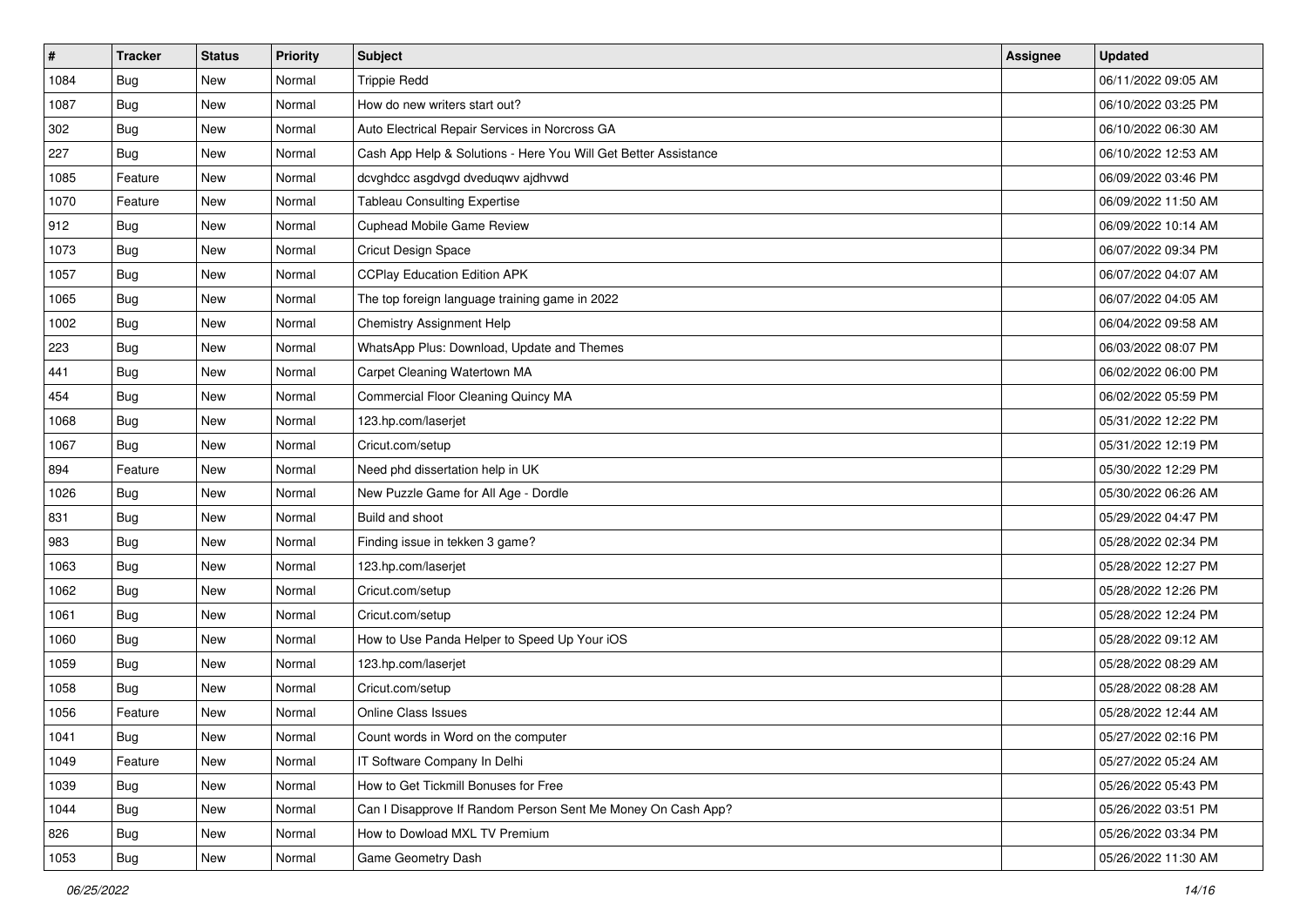| $\vert$ # | <b>Tracker</b> | <b>Status</b> | <b>Priority</b> | Subject                                                                  | Assignee | <b>Updated</b>      |
|-----------|----------------|---------------|-----------------|--------------------------------------------------------------------------|----------|---------------------|
| 1052      | <b>Bug</b>     | New           | Normal          | Build Now GG is a new battle royale game.                                |          | 05/26/2022 04:24 AM |
| 1021      | <b>Bug</b>     | New           | Normal          | Cricut.com/setup                                                         |          | 05/26/2022 12:21 AM |
| 1042      | Bug            | New           | Normal          | How to set up direct deposit on cash app?                                |          | 05/25/2022 01:17 PM |
| 1043      | <b>Bug</b>     | New           | Normal          | What Is The Right Way To Troubleshoot Cash App Transfer Failed Problems? |          | 05/25/2022 01:16 PM |
| 1050      | Feature        | New           | Normal          | Best Smart Phone Repair in Delhi                                         |          | 05/25/2022 10:33 AM |
| 813       | Feature        | New           | Normal          | Canon.com/ijsetup                                                        |          | 05/25/2022 08:27 AM |
| 1048      | <b>Bug</b>     | New           | Normal          | So zeigen Sie ein Instagram-Profilbild an und vergrößern es              |          | 05/25/2022 06:56 AM |
| 144       | <b>Bug</b>     | New           | Normal          | curly bob lace front wigs                                                |          | 05/25/2022 05:18 AM |
| 1046      | <b>Bug</b>     | New           | Normal          | 123.hp.com/laserjet                                                      |          | 05/24/2022 10:46 AM |
| 1045      | <b>Bug</b>     | New           | Normal          | Cricut.com/setup                                                         |          | 05/24/2022 10:45 AM |
| 1034      | Bug            | New           | Normal          | Download Teaching Feeling For Android                                    |          | 05/20/2022 09:25 AM |
| 962       | <b>Bug</b>     | New           | Normal          | Kostenlose Hörbücher                                                     |          | 05/20/2022 08:56 AM |
| 1025      | Bug            | New           | Normal          | how to change the logo in wordpress                                      |          | 05/20/2022 06:00 AM |
| 760       | Bug            | New           | Normal          | apkmod                                                                   |          | 05/20/2022 05:32 AM |
| 1040      | Bug            | New           | Normal          | thabet                                                                   |          | 05/19/2022 08:05 PM |
| 905       | <b>Bug</b>     | New           | Normal          | MINI MILITIA MOD APK                                                     |          | 05/19/2022 01:54 PM |
| 1036      | <b>Bug</b>     | New           | Normal          | <b>VPS Material</b>                                                      |          | 05/18/2022 09:34 PM |
| 865       | <b>Bug</b>     | New           | Normal          | Canon IJ Printer Utility                                                 |          | 05/18/2022 07:24 PM |
| 1007      | Bug            | New           | Normal          | "ij.start canon                                                          |          | 05/18/2022 10:40 AM |
| 902       | Feature        | New           | Normal          | salo717                                                                  |          | 05/18/2022 10:35 AM |
| 212       | Feature        | New           | Normal          | How good is the market for gaming mobile apps at the moment?             |          | 05/17/2022 11:09 AM |
| 1033      | <b>Bug</b>     | New           | Normal          | The best slope 2 online games to play right now                          |          | 05/17/2022 10:55 AM |
| 1032      | <b>Bug</b>     | New           | Normal          | How To Play The Wordle Game                                              |          | 05/17/2022 10:37 AM |
| 1031      | Bug            | New           | Normal          | <b>IAFT Traders Union</b>                                                |          | 05/16/2022 03:14 PM |
| 1030      | <b>Bug</b>     | New           | Normal          | <b>IAFT Traders Union</b>                                                |          | 05/16/2022 03:13 PM |
| 1029      | <b>Bug</b>     | New           | Normal          | 5 Reasons Why People Love Coloring Pages?                                |          | 05/16/2022 11:53 AM |
| 1028      | <b>Bug</b>     | New           | Normal          | The Best Free Online Game to Play with Friends                           |          | 05/16/2022 05:00 AM |
| 932       | Bug            | New           | Normal          | The best epic, long-playing PC games will consume days of your life.     |          | 05/15/2022 07:44 PM |
| 1024      | <b>Bug</b>     | New           | Normal          | How to choose the right broker                                           |          | 05/14/2022 10:31 AM |
| 1023      | <b>Bug</b>     | New           | Normal          | Questions That Are Typically Asked About Trap The Cat                    |          | 05/14/2022 03:51 AM |
| 998       | <b>Bug</b>     | New           | Normal          | Is It Hard to Solve Wordle An                                            |          | 05/13/2022 06:39 PM |
| 1022      | <b>Bug</b>     | New           | Normal          | 123.hp.com/laserjet                                                      |          | 05/13/2022 01:25 PM |
| 1020      | <b>Bug</b>     | New           | Normal          | Cricut.com/setup                                                         |          | 05/13/2022 11:14 AM |